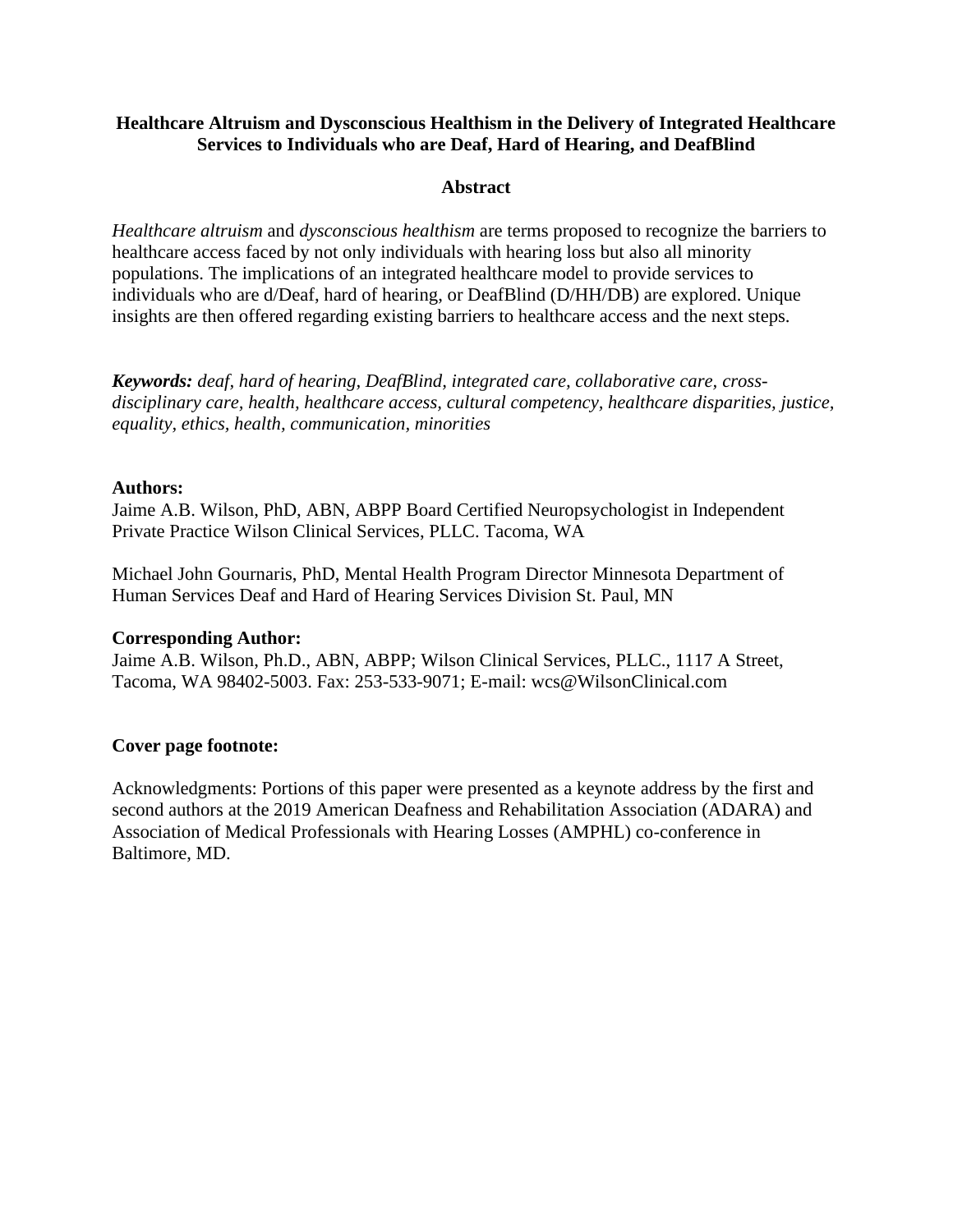### **Healthcare Altruism and Dysconscious Healthism in the Delivery of Integrated Healthcare Services to Individuals who are Deaf, Hard of Hearing, and DeafBlind**

The common or current model of healthcare services for persons who are d/Deaf, hard of hearing, and DeafBlind (D/HH/DB) generally occurs in silos. Healthcare taking place in silos references the fact that many specialties, such as the primary care provider (PCP), the cardiac specialist, the dietician, the physical therapist, or the behavioral health provider, each creates a care plan for a given patient (Bahensky et al., 2005; Hajek, 2013; Mann, 2005; Mohler, 2013). The silo approach to healthcare can also be conceptualized as the separation of physical and behavioral healthcare (Clabby & Howarth, 2007; Mauer & Druss, 2010; Spiro, 2014; Waters, 2003).

The dichotomization of physical and behavioral health is particularly surprising when one considers the comorbidity statistics of primary care and behavioral health diagnoses. Table 1 provides an example of several comorbid healthcare diagnoses that can manifest in both primary care and behavioral health settings.

# **Table 1**

| <b>Primary Care Diagnoses</b> | <b>Percentage</b> | <b>Comorbid Behavioral</b><br><b>Health Diagnoses</b> |
|-------------------------------|-------------------|-------------------------------------------------------|
| <b>Diabetes</b>               | 36%               | Depression                                            |
| Asthma                        | 42%               | Anxiety                                               |
| Chronic Pain                  | 62%               | Opiate Dependence+++*                                 |
| <b>Cardiovascular Disease</b> | 17%               | Depression                                            |
| Cerebrovascular Disease       | 23%               | Depression                                            |

*Examples of Comorbid Healthcare Diagnoses*

\*+++ represents other psychological comorbidities that frequently present with opiate dependence, such as depression, anxiety, & PTSD.

Such comorbidity statistics can help clarify the reason integrated care is essential: behavioral and physical health problems frequently co-occur (Dhar & Barton, 2016; Mavrides & Nemeroff, 2015; Raney, 2017). Moreover, behavioral health diagnoses can spell difficulties for treatment compliance for primary care diagnoses (Dew et al., 1999; DiMatteo et al., 2000; Roter et al., 1998). For example, someone with diabetes may have poor treatment compliance because psychological issues overwhelm the patient (Harkness et al., 2010).

Altogether, approximately 14% of the global burden of disease has been attributed to behavioral health disorders (Prince et al., 2007). However, the burden of behavioral health disorders is likely to have been underestimated because of the historically inadequate appreciation of the interconnectedness between mental and somatic health conditions. Consider the fact that behavioral health disorders can increase the risk of somatic health problems. For example, anorexic or bulimic symptoms can bring on metabolic syndromes such as diabetes, heart disease, or strokes. Behavioral health disorders associated with risk-taking behaviors can also increase the risk of exposure to communicable (e.g., HIV) and non-communicable (e.g., cardiovascular issues secondary to prolonged stress) diseases.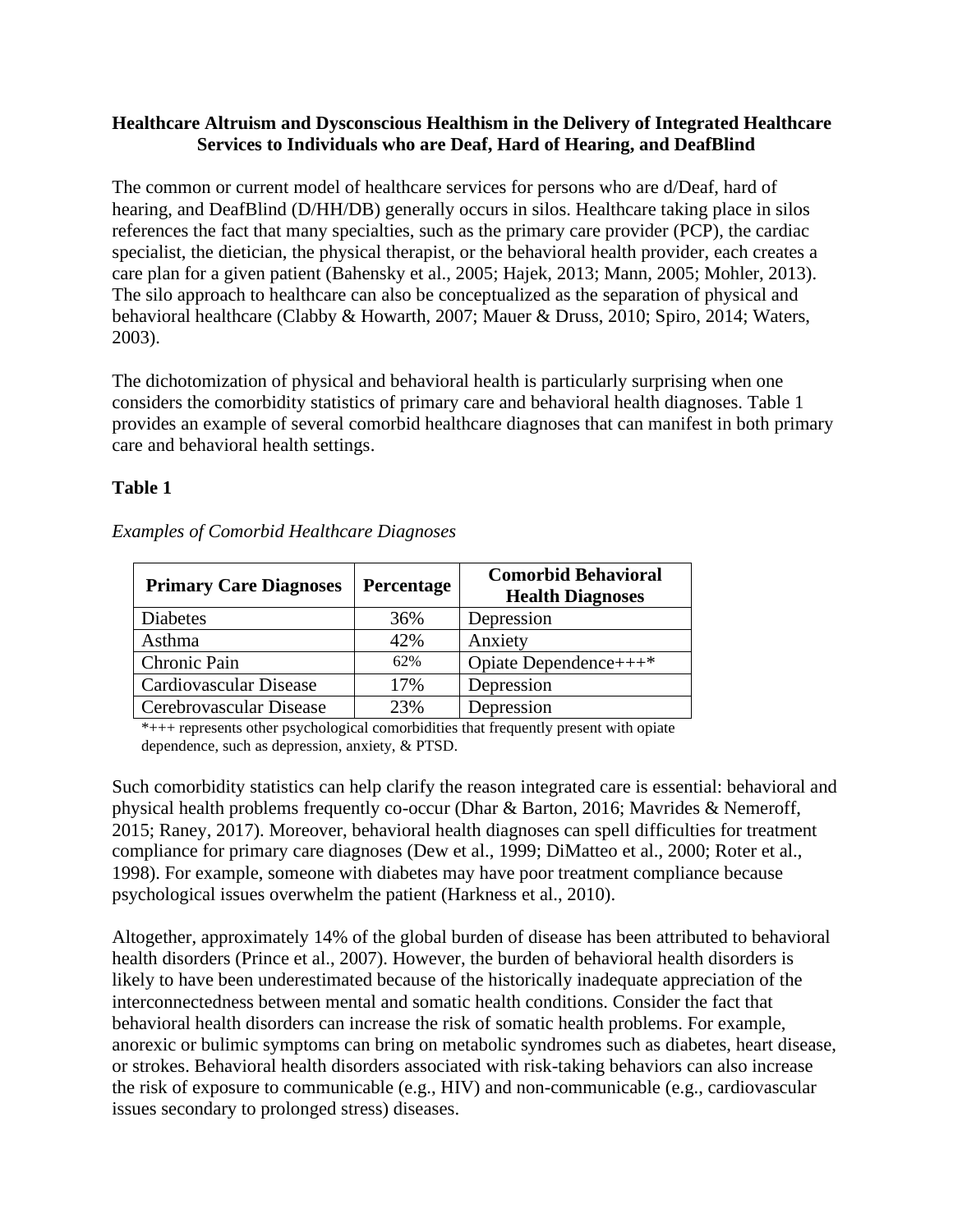Conversely, many somatic health conditions can increase the risk of a mental disorder or can even worsen depression and anxiety (De Hert et al., 2011). The comorbidity of somatic and behavioral health conditions complicates help-seeking, diagnosis, and treatment, and also influences prognosis (Prince et al., 2007). Premature mortality rates of individuals with behavioral health issues have also been noted in the literature (Hayes et al., 2015; Plana-Ripoll et al., 2019; WHO, 2013).

# **Barriers to Healthcare for Individuals who are Deaf, Hard of Hearing, and DeafBlind**

Individuals with hearing loss face a variety of barriers to healthcare. A brief discussion of potential access-to-care barriers specific to patients who are D/HH/DB follows.

# **Increased Risk of Misdiagnoses & Underdiagnoses**

The lack of effective direct communication between the healthcare provider and a patient can increase the risk of under- or misdiagnoses (Leigh & Pollard, 2003). It is essential to recognize that *direct communication* does not entail working with a sign language interpreter. Adding a third-person sign language interpreter to a communication exchange introduces complexities that can be easily overlooked by a provider who is not culturally or linguistically competent. Consider the context of a psychological or neuropsychological exam. Administration of these exams requires abidance by standardized procedures to obtain a valid profile for accurate diagnostic purposes. Both the administering provider and interpreter may not be aware that certain items do not "translate" in the intended standardized manner.

For example, an exam item may ask the patient to answer the question, "How much is a quarter and a dime?" The general signed phrase (presented in American Sign Language, or ASL, gloss here; it is imperative to note that ASL grammatical structure is distinct from English grammatical structure) "CENT 25, CENT 10 – HOW MUCH?" The problem with the signed phrase is that, "CENT 25, CENT 10" gives away the values that would otherwise not be indicated in a verbalized English statement (negating the determination of whether the individual has the correct numerical values tied to "quarter" and "dime"). If signed to the standardized procedure*,*  at least part of the question would be either fingerspelled (e.g., Q-U-A-R-T-E-R & D-I-M-E) or the coins would be shown with the request to name the stimuli. The implications of such departures from standardized procedures can result in the overlooking of needed diagnoses for service accommodations (e.g., more time for assignments or exams due to a learning disability). Even an indication of a diagnosis when there is none can result in wasted time and resources, and potentially dangerous treatment recommendations (e.g., medication management for a false positive diagnosis).

Another example might consider the misdiagnosis of attention deficits among individuals who are D/HH/DB. Non-biological causes of poor attention and impulsive behaviors for adults and children with hearing loss may stem from a learning or language disability. For the child who is D/HH/DB, there are a host of rule outs that need to be considered. Rule-outs might include a lack of adequate socialization opportunities or available sign-fluent social outlets, such as neighbors, coworkers, or family members who can sign (Hindley & Kroll, 1998). Limited social outlets due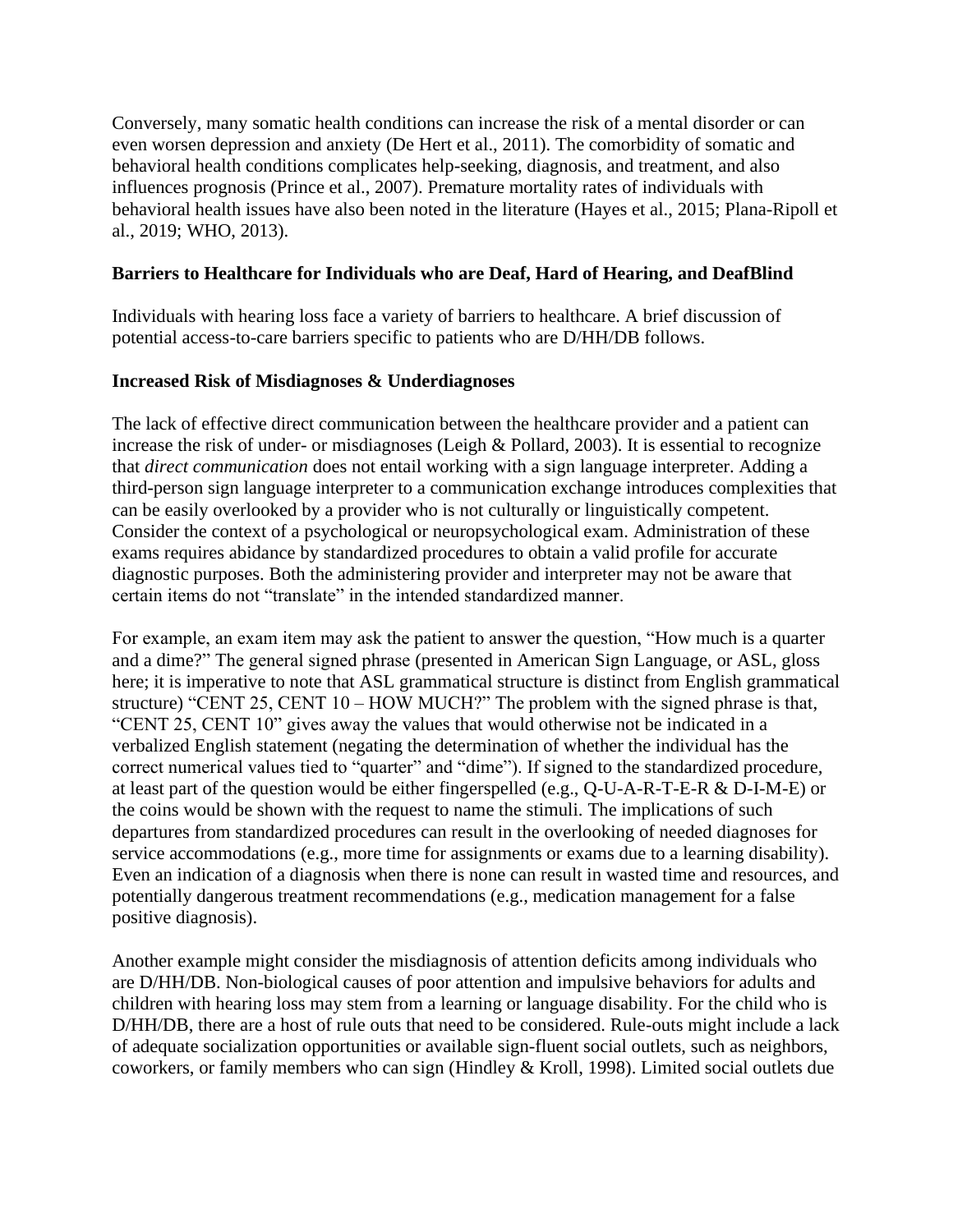to communication inaccessibility can lead to an increase in disruptive behaviors. The increase in disruptive behaviors thus becomes a psychosocial — as opposed to a biological — phenomenon.

## **Lower Adherence to Treatment**

Lower adherence to treatment in the context of cultural and linguistic discordance is well documented in the literature (Antshel, 2002; Carrasquillo et al., 1999; Graham et al., 2008; Stewart, 1995; Torres, 1998; Traylor et al., 2010; Woloshin et al., 1995). Within the hearing loss patient population, at least one study has found lower treatment adherence rates when the provider is not culturally or linguistically proficient (McKee et al., 2011).

Research further suggests that those with little or no social support networks tend to have reduced healthcare treatment compliance rates (Holt-Lunstad, 2017). Individuals with hearing loss, especially those who may have limited sign-fluent communication access to family members – or difficulties accessing communication with others in general – are at a much higher risk for loneliness (Charlson et al., 1992; Hauser et al., 2010; Most, 2007; Murphy & Newlon, 1987; Steinberg et al., 1999; Thomas & Herbst, 1980).

Furthermore, research has shown that people who are lonely and isolated have an increased risk of heart disease, stroke (Valtorta et al., 2016), and immunodeficiencies (Jaremka et al., 2013). Individuals who are lonely may also have a harder time recovering from cancer (Yildirim & Kocabiyik, 2010). Loneliness is similarly linked to depression and may lead to premature death (Steptoe et al., 2013; Tomaka et al., 2006). All of these factors may partly explain the higher prevalence rates of health comorbidities within the population of the D/HH/DB community (Barnett & Franks, 2002). These health comorbidities may also contribute to lower treatment compliance rates. For example, individuals with depression often present with symptoms of abulia or amotivation, creating a significant barrier to compliance with prescribed treatment.

# **Sign Interpreter Accommodations in Healthcare Settings**

Although research has demonstrated that professionally-trained medical interpreters of any language can offer improved communication, better patient care, and overall cost savings, research also indicates they are underutilized due to their perceived inefficiency (Chan et al., 2010). In reference to patients who are D/HH/DB, a 2004 survey of practicing physicians showed that while 63% knew that signing should be the primary method of communication, only 22% worked with an ASL interpreter in their practices (Iezzoni et al., 2004). Another study found that only 17% of signers with hearing loss received an interpreter in healthcare settings (Alexander et al., 2012).

One reason for the discrepancy between the 63% being aware of the need for signing and only 22% using an interpreter may be related to the idea that many hearing healthcare providers are over-confident in their ability to successfully communicate directly with someone who is D/HH/DB (Iezzoni et al., 2004; Wachtel & Kelz, 2020; Wright et al., 2006). While securing interpreting services may be considered an inconvenience of cost and time for some providers, the importance of communication in a given healthcare interaction is paramount.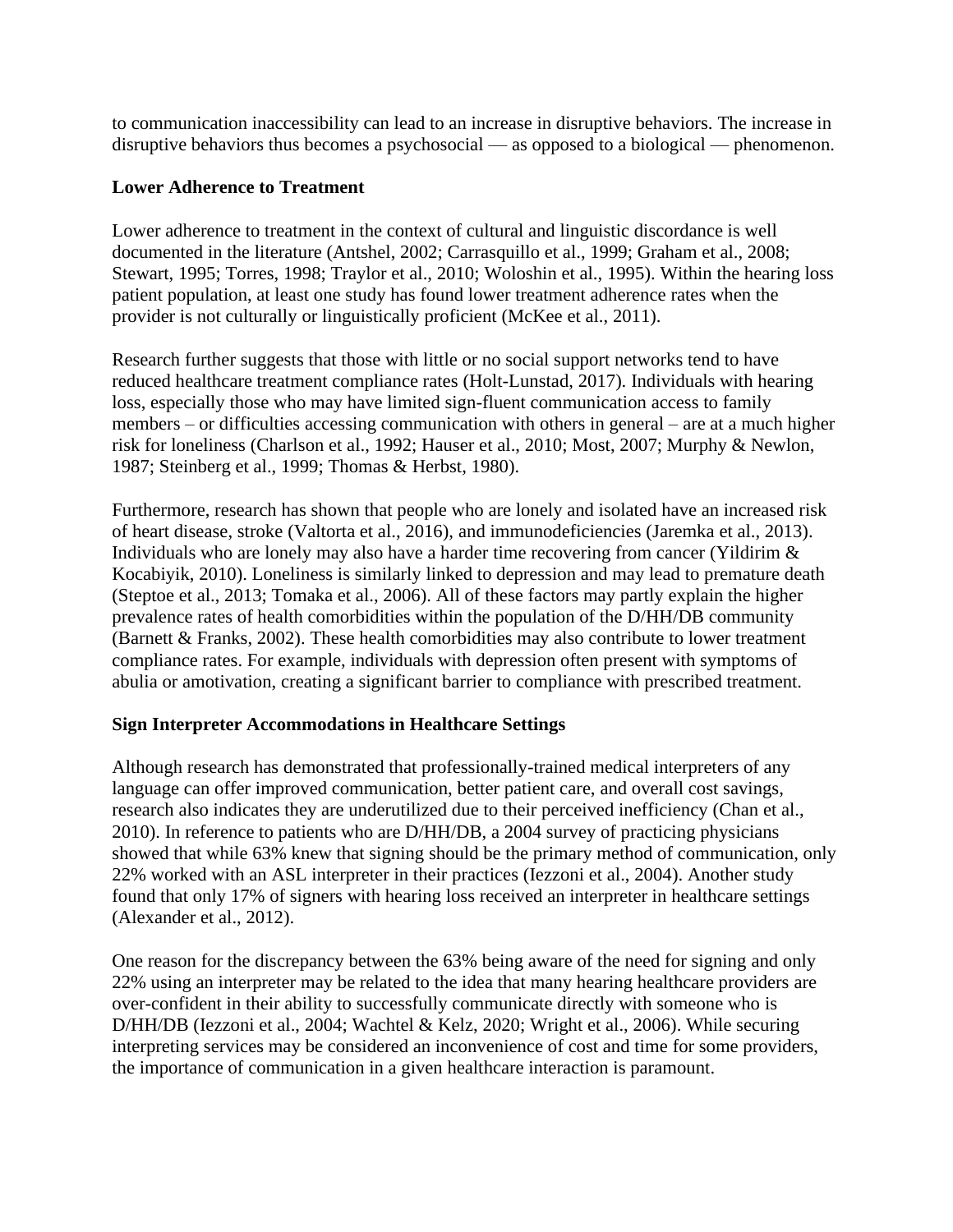### **Lack of Access to Quality Insurance Coverage**

Part of the reason individuals with hearing loss may have less-than-optimal insurance coverage is likely related — at least in part — to lack of access to employment (O'Carroll, 2020). One example of this lack of access was published by Amanda Morris for the National Public Radio (NPR) in January 2019. Morris wrote about an individual with hearing loss who had two master's degrees yet had received no full-time, permanent job offers despite having submitted over 1,000 applications. This individual woke up at 5:00 a.m. most days to look for jobs and zealously submitted applications throughout the day until 9:00 p.m. This individual also meticulously maintained a spreadsheet of every job vacancy applied to (Morris, 2019).

The unemployment rate among the population of persons with hearing loss is both staggering and somber. Fewer than 40% of those with a hearing loss work full time (Cornell University, 2019). The most recent statistics show that if part-time jobs were included, 53% of people with hearing loss were in the workforce, as compared to 76% of individuals without hearing loss (Garberoglio et al., 2019). Due to this lack of access to employment, individuals who are D/HH/DB are more likely to have Medicaid coverage for their primary insurance (Bachman et al., 2004) or none at all.

Although the goal of expansion of Medicaid under the Affordable Care Act was to increase healthcare accessibility, the stigma associated with public insurance coverage may affect the nature, content, and quality of care that beneficiaries receive (Martinez-Hume et al., 2017). Moreover, difficulties with obtaining reimbursement for services, and the lower fee structure for services, may deter many healthcare providers from paneling with their state's Medicaid plan (Perloff et al., 1995; Saulsberry et al., 2019).

### **Inadequate Health Literacy**

Prior research has found that persons who are D/HH/DB have lower health literacy than their hearing counterparts (Heuttel & Rothstein, 2001; Kuenburg et al., 2016; Peinkofer, 1994; Tamaskar et al., 2000; Winningham et al., 2008). One study found that individuals with hearing loss were seven times more likely to have inadequate health knowledge than hearing participants (McKee et al., 2015).

Inadequate health literacy is likely the result of barriers to access to healthcare education and information. Consider the fact that individuals with hearing loss typically do not have access to incidental learning opportunities, such as overhearing of conversations. Inability to overhear even casual conversations whether in the home or community settings can significantly limit fund of knowledge of not only healthcare information but other areas that can contribute to life success. For example, if a certain community does not have fluoride in its water supply, educated individuals may discuss among themselves the need to obtain prescription fluoride supplements, especially if they have children living at home. Moreover, access to media information (Internet or magazine articles, captioned videos) is restricted by low English literacy levels often found among individuals who are D/HH/DB (Pollard Jr & Barnett, 2009; Traxler, 2000).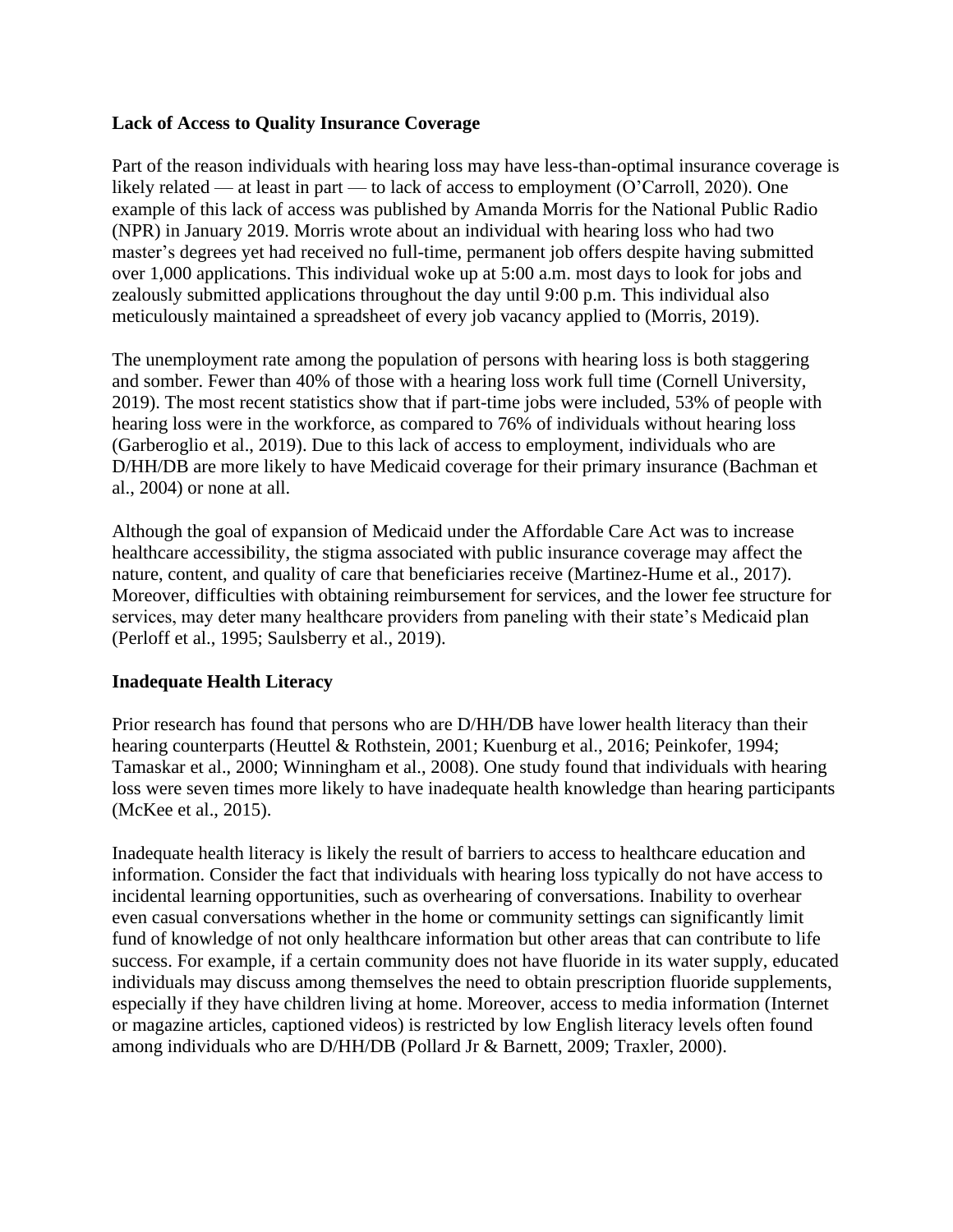Another contributing factor to limited healthcare-related knowledge includes previous findings that providers are generally less likely to repeat information with patients who are D/HH/DB, even when asked (Bat-Chava et al., 2005; McEwen & Anton-Culver, 1988; Schein JD, 1980). Reasons that providers are less likely to repeat information seem unclear, but appear to be due to some combination of time limits in a given health encounter as well as lack of awareness that a patient with hearing loss might need information repeated due to language differences. The aforementioned situation might be similar to what is seen with hearing immigrants who speak a foreign language and present for healthcare visits (see, for example, Todd & Hoffman-Goetz, 2011). Instead of providing more information to compensate for pre-existing lower knowledge levels, patients may be given less information and less detailed explanations regarding their health conditions.

It is then easy to see how all of the aforementioned barriers to healthcare faced by individuals who are D/HH/DB can create a general mistrust of healthcare institutions. The lack of formal training in current medical school curriculums regarding best practices when interacting with the patient who is D/HH/DB can also serve to perpetuate less-than-optimal healthcare encounters (Barnett et al., 2011; Ebert & Heckerling, 1995; Sheppard, 2014). Given the barriers to healthcare access that persons who are D/HH/DB face, the need for specialized integrative care might be considered all the more vital. The focus of this discussion now shifts to how we might navigate barriers to culturally and linguistically integrated care for patients who are D/HH/DB.

# **Overcoming the Pull to Silo**

As described in the introductory section, the silo approach is the common or current model to healthcare services for the D/HH/DB community. The dichotomization of somatic health conditions from mental and behavioral healthcare falls under the silo model. Earlier referenced comorbidity statistics of behavioral and physical health problems point to the inefficiencies of the silo approach. The *pull-to-silo* approach is thus defined as any and all "pulls" to less effective ways in caring and serving patients who are D/HH/DB.

An example of the pull-to-silo approach might be the maintenance of the status quo by a given healthcare provider, whether consciously or unconsciously. Engagement in business, as usual, does little to further the progress of equality in healthcare access as well as maximum healthcare services for patients who are D/HH/DB. To overcome the pull-to-silo mentality, providers can and must have a personal creed or set of values. For this article, *value*s are lexically dichotomized from *goals*. Whereas once a goal is achieved and the progress stops, values provide *direction* and *ongoing* progress (Chase et al., 2013; Gregg et al., 2007).

A term that references a set of values that can help healthcare providers resist the pull to silo was recognized by the authors of the present article. The authors propose the term, *healthcare altruism*, as one that captures this essence.

### **Introducing a New Term: Healthcare Altruism**

The goal of healthcare altruism is to reify high-quality values-based care and engender a commitment to a vision of team-based care. Healthcare altruism is thus defined as follows: A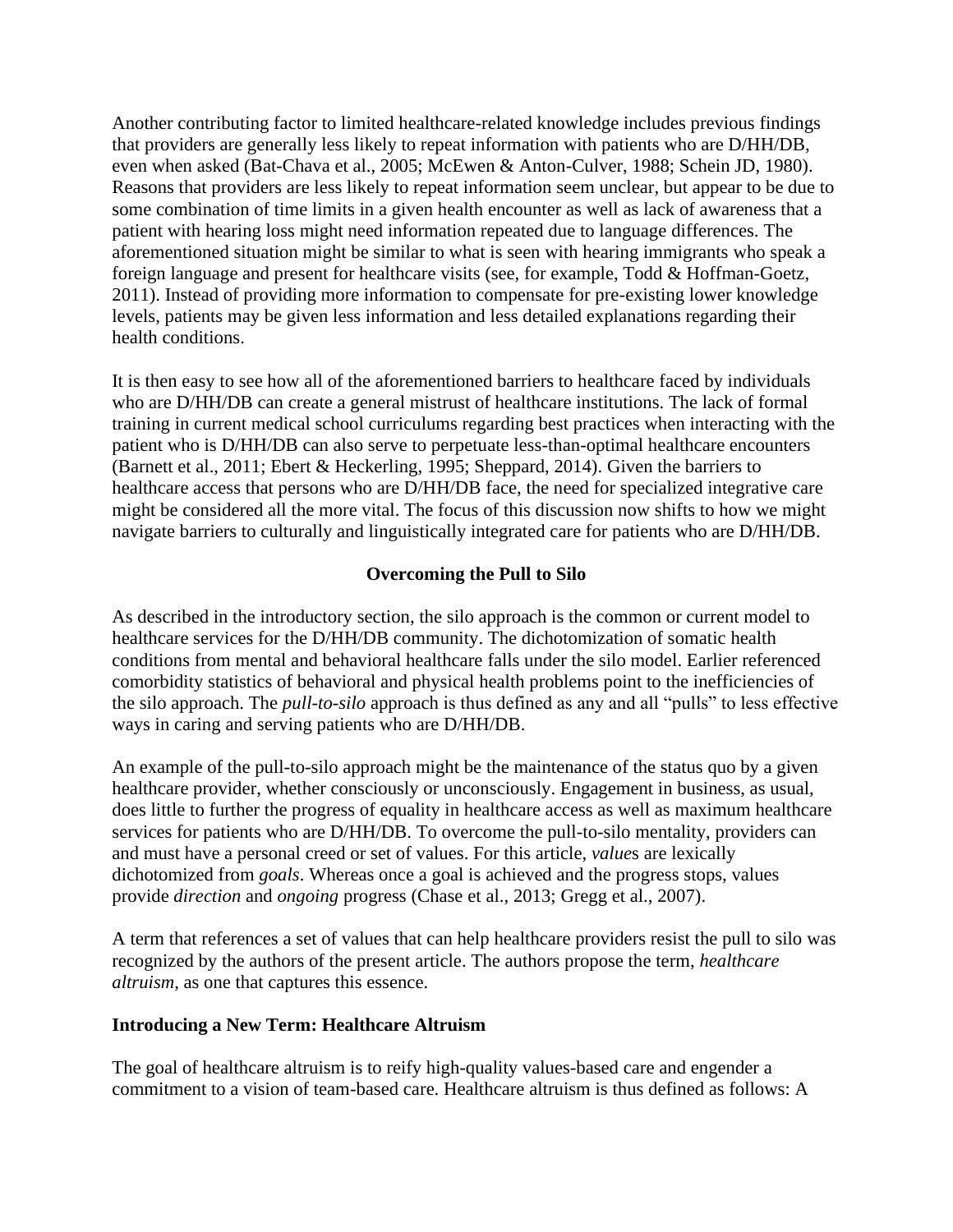nonhierarchical and selfless approach in the provision of healthcare and behavioral health services that recognizes and incorporates an interdisciplinary model for the comprehensive care of one's patients.

In essence, healthcare altruism is the resistance of the pull-to-silo approach. It is the recognition of one's ignorance, egoism, self-interest, or competitive attitudes (e.g., the "my field is better than yours" syndrome) that can be at the core of fractured interdisciplinary partnerships. With the recognition of such qualities that are aversive to healthcare altruism, a conscientious intention to recognize one's biases and rectify a given situation is put forth. Such individuals who strive to follow the principles of healthcare altruism are a constant voice for maintaining the patient's needs as the center of care, and they are the ones carrying out the essence of healthcare altruism.

We propose that healthcare altruism can further be considered a polysemous term that encompasses three values-based statements:

- 1) The patient receiving care is the most important person.
- 2) The team is greater than the individual.
- 3) We have a responsibility to improve the patient's life.

# *The Patient Receiving Care Is the Most Important Person*

The first values-based theme statement is based on the idea that the "patient receiving care is the most important person." This type of care is patient-centered and focuses on the needs of the individual receiving care. The healthcare needs of the individual may include but not be limited to psychological or somatic needs.

# *The Team Is Greater Than the Individual*

The second values-based theme centers on team-based care*.* The well-known axiom of the team being greater than the individual is applicable. In essence, when serving the sometimes intricate needs of the patient who is D/HH/DB, each provider's area of expertise is essential to maximizing the quality of care. Whether a healthcare encounter centers on somatic or behavioral services, as providers, we each have a valuable and critical role to play in the provision of wholeperson care.

# *We Have A Responsibility to Improve the Patient's Life*

In the third values-based statement, the focus shifts to us as individual providers. Tangentially associated with the well-known maxim ascribed to Hippocrates (i.e., "Do no harm"), we have a responsibility to do our part to improve the patient's life. This approach to care is sometimes referred to as *accountability-based care.* Table 2 summarizes the three values-based themes that encompass healthcare altruism.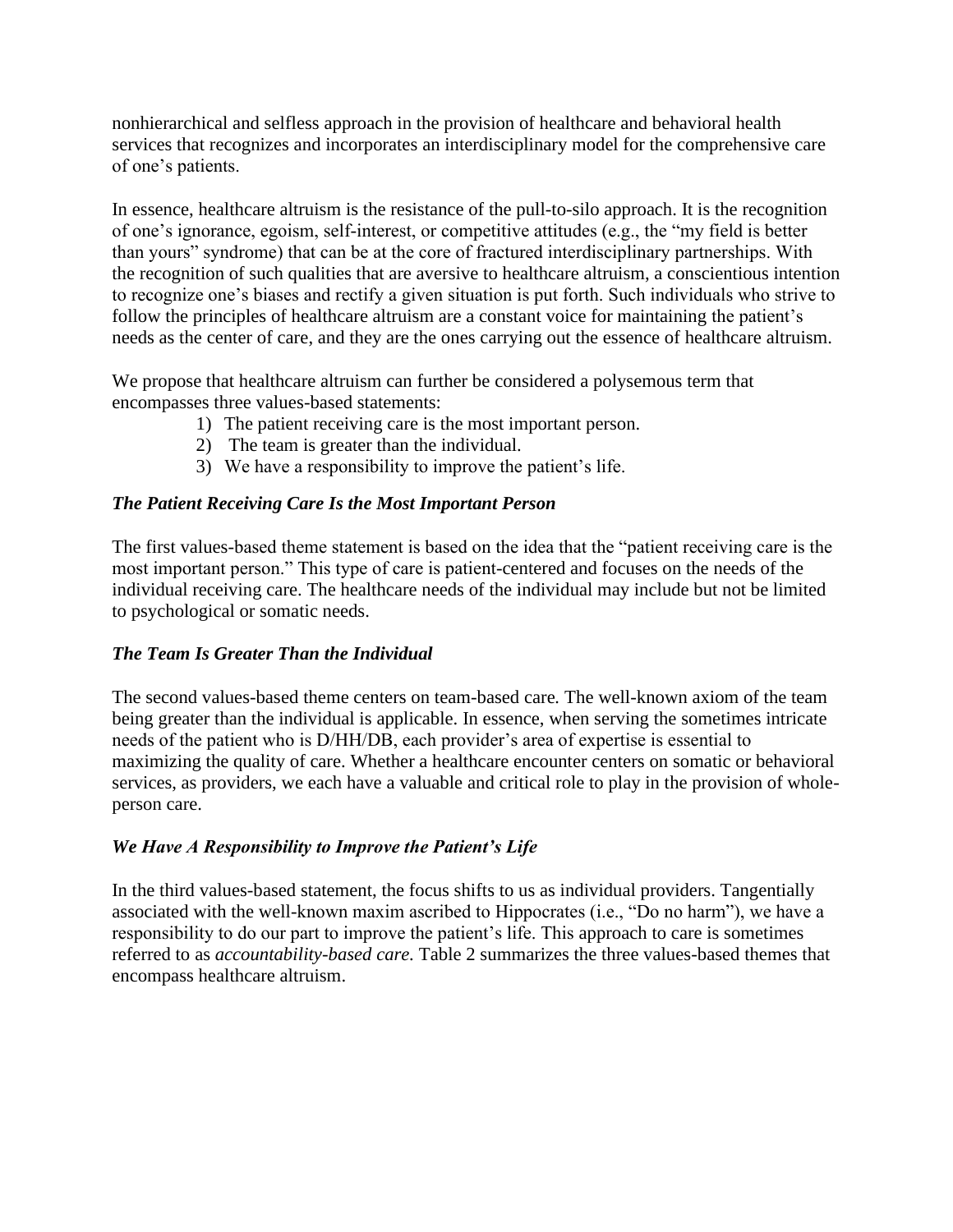# **Table 2**

*Three Values-Based Themes Underlying the Core Principles of Healthcare Altruism*

- 1) The patient receiving care is the most important person. *The patient with hearing loss is the center of the healthcare encounter, not the provider.*
- 2) The team is greater than the individual. *Other providers who also possess expertise in D/HH/DB healthcare matters are actively sought out to attain multidisciplinary and whole-person care.*
- 3) We have a responsibility to improve the patient's life (accountability-based care). *Allowing personal preferences or biases to inform one's clinical decision-making to the exclusion of whole-person care may prevent the patient from attaining maximum healthcare benefit.*

All of the above statements can be thought of as a collective resistance of the pull-to-silo approach. The above values-based care statements can be applied to healthcare altruism through four attributes.

### **Attaining Healthcare Altruism: Four Needed Attributes**

Now that the *what* of healthcare altruism has been defined, the next aspect relates to the *how*. How can healthcare providers put themselves on a path towards attaining the pinnacle of service provision for individuals who are D/HH/DB? There are four attributes that the present authors propose as ways to set oneself on a path toward healthcare altruism ideals.

### *Attribute 1: An Open and Nonjudgmental Stance*

The proposed first step toward healthcare altruism is a striving for an open and nonjudgmental stance. When healthcare providers adopt such a stand, they are willing to explore, consult, and learn about other providers that serve patients who are D/HH/DB regardless of a given provider's field or specialty. Curiosity paves the path towards diversification of one's healthcare toolbox. The improvement of a patient's overall healthcare service is the ultimate objective of an open and nonjudgmental stance.

### *Attribute 2: Ability to Triage*

Within the context of a culturally and linguistically competent healthcare provider whose patient population entails persons who are D/HH/DB, the ability to triage is an essential skill. Excellent triage skills require that a given provider have a strong network as well as a working knowledge of how or to what extent another's expertise might contribute to the overall quality of a given patient's care. There should be no hesitation on the provider's part to engage the network and refer a patient for additional services. Engagement with other healthcare providers can also entail consultations to assist with the patient's treatment planning or approach to intervention.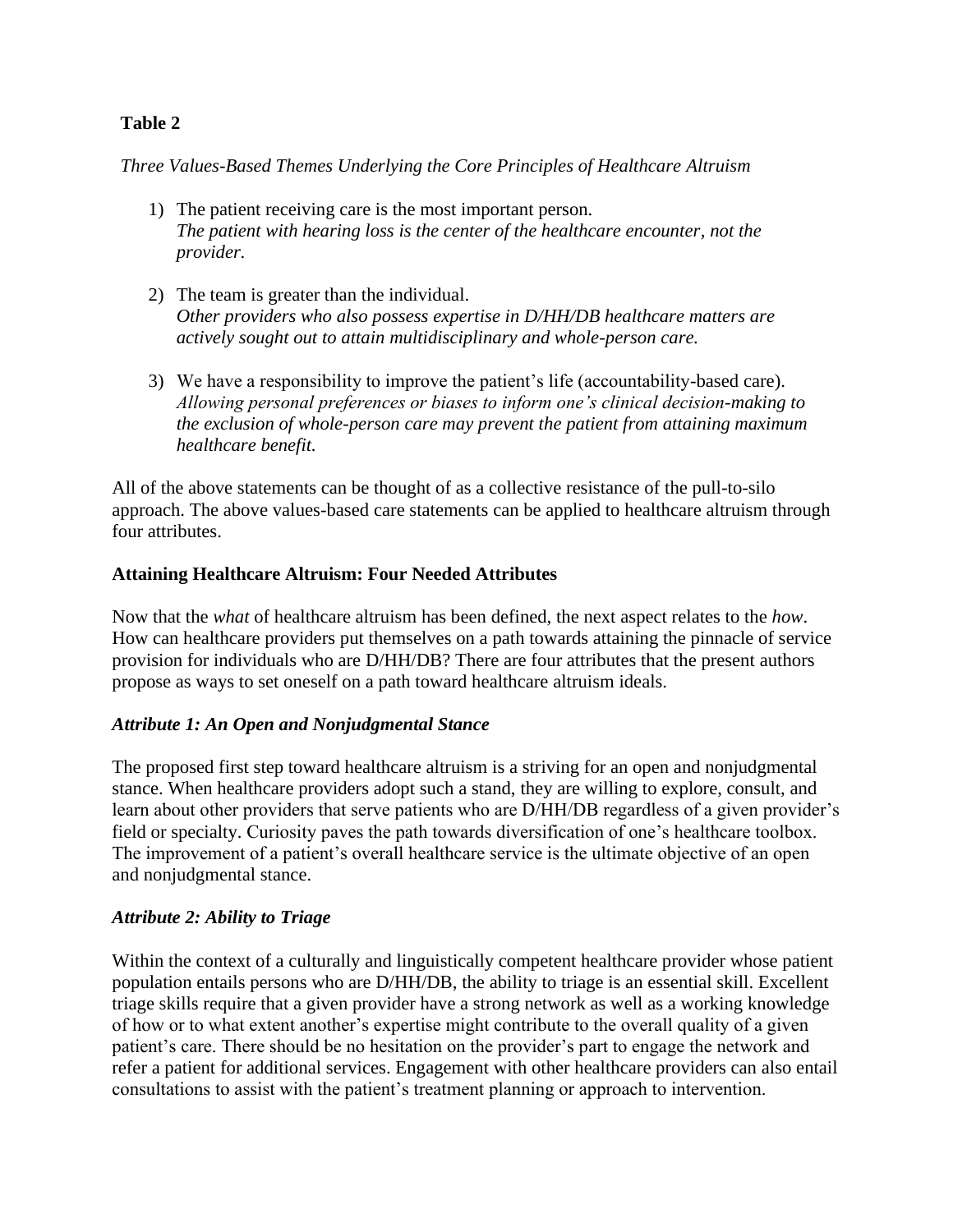It should be noted that the above-described triage process does not refer to the general triage process that healthcare systems engage in on a daily basis. This ability to triage goes beyond the local referral to a hearing provider who does not possess cultural or linguistic competencies. When properly conducted, the ability to triage entails the use of one's network of culturally and linguistically competent healthcare providers. Oftentimes, this may mean referring to such specialized providers irrespective of geographical location.

## *Attribute 3: Courage to Champion "Togetherness" Over "Silo-ness"*

Healthcare providers who are champions of "togetherness" do not view a given individual as "my patient." Instead, the adopted view becomes "our patient." It can take courage to break from tradition to see healthcare service provision as most effective when provided in a collaborative healthcare network of providers who themselves are "other" experts that also serve patients who are D/HH/DB. Making changes is not always easy but can be well worth it, especially in light of the generally diverse healthcare needs of patients who are D/HH/DB.

### *Attribute 4: Commitment, Humility, and Creativity*

The characteristics of commitment, humility, and creativity are what sustain members of a care team. If one is not committed to carrying out the vision of integrated healthcare, follow-through will be lacking. Humility to recognize the limits of one's competencies is also essential. Such humility allows one to recognize that a silo approach does not provide maximum benefit to the patient at the heart of the healthcare encounter.

Creativity is a *sine qua non —* an essential ingredient — when providing any type of culturally and linguistically accessible integrated care. For instance, other culturally and linguistically competent providers may not be available on a local level. Videophone conferencing, electronic communication, and even travel may be required to ensure appropriate and efficient integrated care for the patient who is D/HH/DB.

While the above attributes can benefit everyone — not just providers who serve patients who are D/HH/DB — these attributes are especially relevant for serving this specialized population. This emphasis is justified by the points made earlier in this article, namely that individuals who are D/HH/DB face unique and significant barriers to healthcare access. These barriers to healthcare access elevate the need for specialized and cohesive integrative care.

**The Antithesis of Healthcare Altruism: Dysconscious Healthism.** Philosophers over the centuries have elaborated on various scientific epistemological concepts. One concept of epistemology is grounded in the tenet that the attainment of knowledge is heightened when we recognize what a given idea is *not* (Wenning, 2009). Understanding what healthcare altruism does *not* entail can provide further enlightenment on the term per se. The term proposed by the authors to describe the antithesis of healthcare altruism is *dysconscious healthism.* 

The technical definition of dysconscious healthism is: When personal interests derail the pursuit of healthcare altruism, values-based, or patient-based practice. In essence, dysconscious healthism submits to the pull-to-silo approach. A provider following dysconscious healthism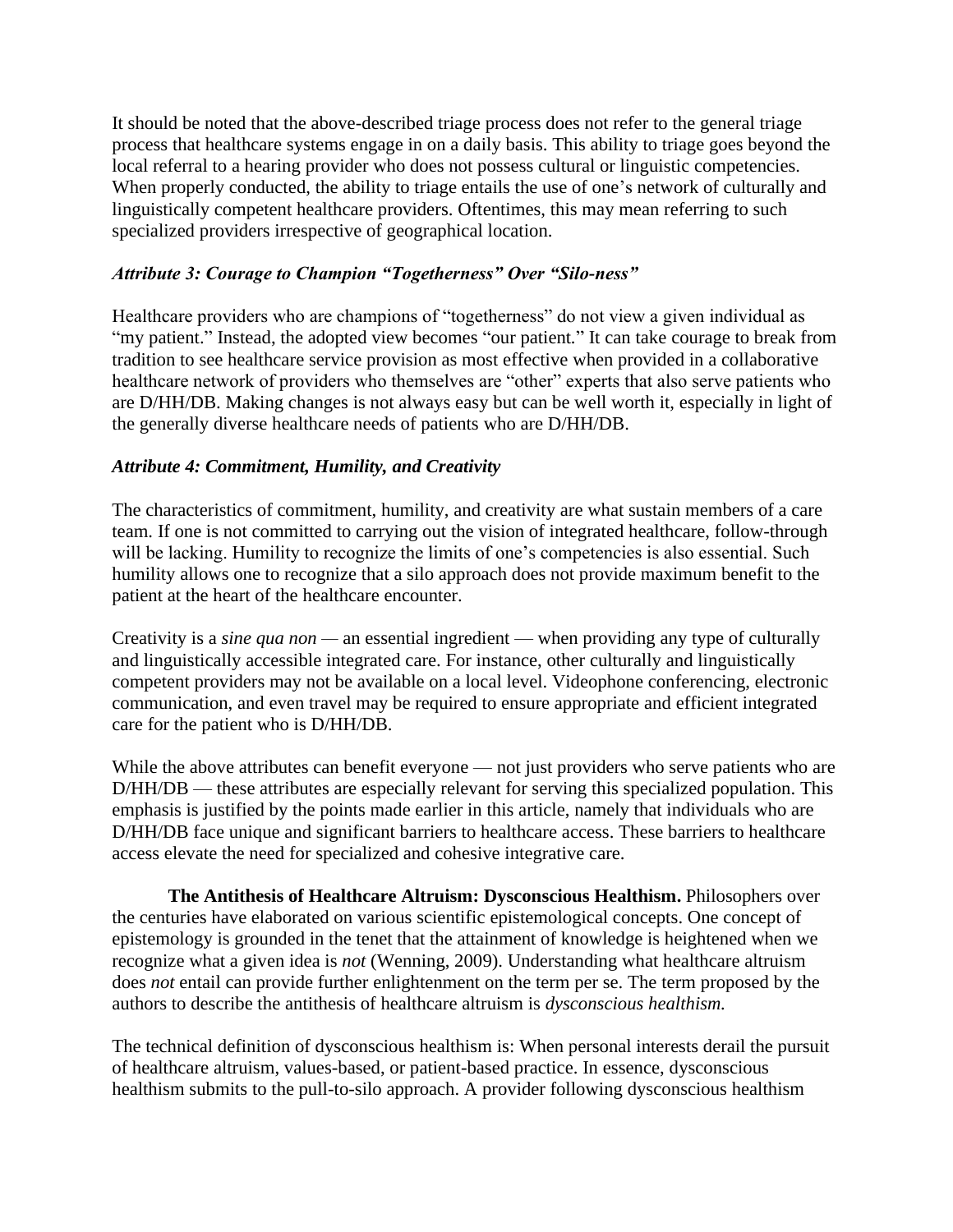tendencies perpetuates the traditional silo healthcare model. Personal credentials foster pride barriers, which lead to stumbling blocks in the provision of optimal healthcare services for all patients.

Dysconscious healthism can also be considered a perpetuation of the status quo. An individual healthcare provider, no doubt, has roles, responsibilities, systems, beliefs, or assumptions in which they are familiar and comfortable. Breaking away from the familiar can be a formidable and sometimes seemingly insurmountable barrier for some. It requires stepping outside of one's comfort zone. Even when conscious steps are taken to overcome tendencies toward dysconscious healthism, the pull to silo can stealthily resurface. Keeping dysconscious healthism at bay requires an ongoing personal commitment to awareness of one's thoughts, ignorance, feelings, and biases. The four attributes associated with healthcare altruism described earlier in this article might be considered as one way to strengthen one's commitment to keeping dysconscious healthism at bay.

# **Towards Distributive Justice**

As many in academia are aware, one of the challenges of learning is taking the knowledge of principles learned and applying them in real-world settings. The *Ivory Tower of Academia* phenomenon is one in which intellectual pursuits can create a disconnect from real-world applications (Skowronek & Lewis, 2010; X., 2012). We may read an informative article, attend an excellent conference, or watch an online educational video but then stop short of work or life applications.

The reasons behind the Ivory Tower phenomenon vary. One modern example of this lack of academic-to-professional-work application relates to the concept of telehealth. For years, research has shown the efficacy of telehealth as a model of healthcare delivery, especially for underserved minority or rural populations (see for example, Afrin & Critchfield, 1997; Hughes et al., 2004). However, it was not until the COVID-19 pandemic in the spring of 2020 that insurers and healthcare administrators were willing to consider telehealth as a bona fide vehicle for efficient healthcare delivery (Cross-Call & Broaddus, 2020).

The pursuit of healthcare altruism does not only consider the pathway of maximum efficacy in the provision of healthcare services for patients who are D/HH/DB; it also serves as a means towards the attainment of *distributive justice.* Distributive justice is referenced in the literature as "the equitable distribution of healthcare resources" (Bush, 2018; Childress & Beauchamp, 2001).

When considered in the context of equal access, distributive justice has a tie-in to ethical healthcare services and practices. Recognition of our ethical obligations should not only provide a push toward the ideals of distributive justice but spur the provider to continue on the pathway toward the maximum application of healthcare altruism. Rationalizations away from distributive justice fall into the dysconscious healthism trap. Figure 1 diagrams the pathway towards distributive justice.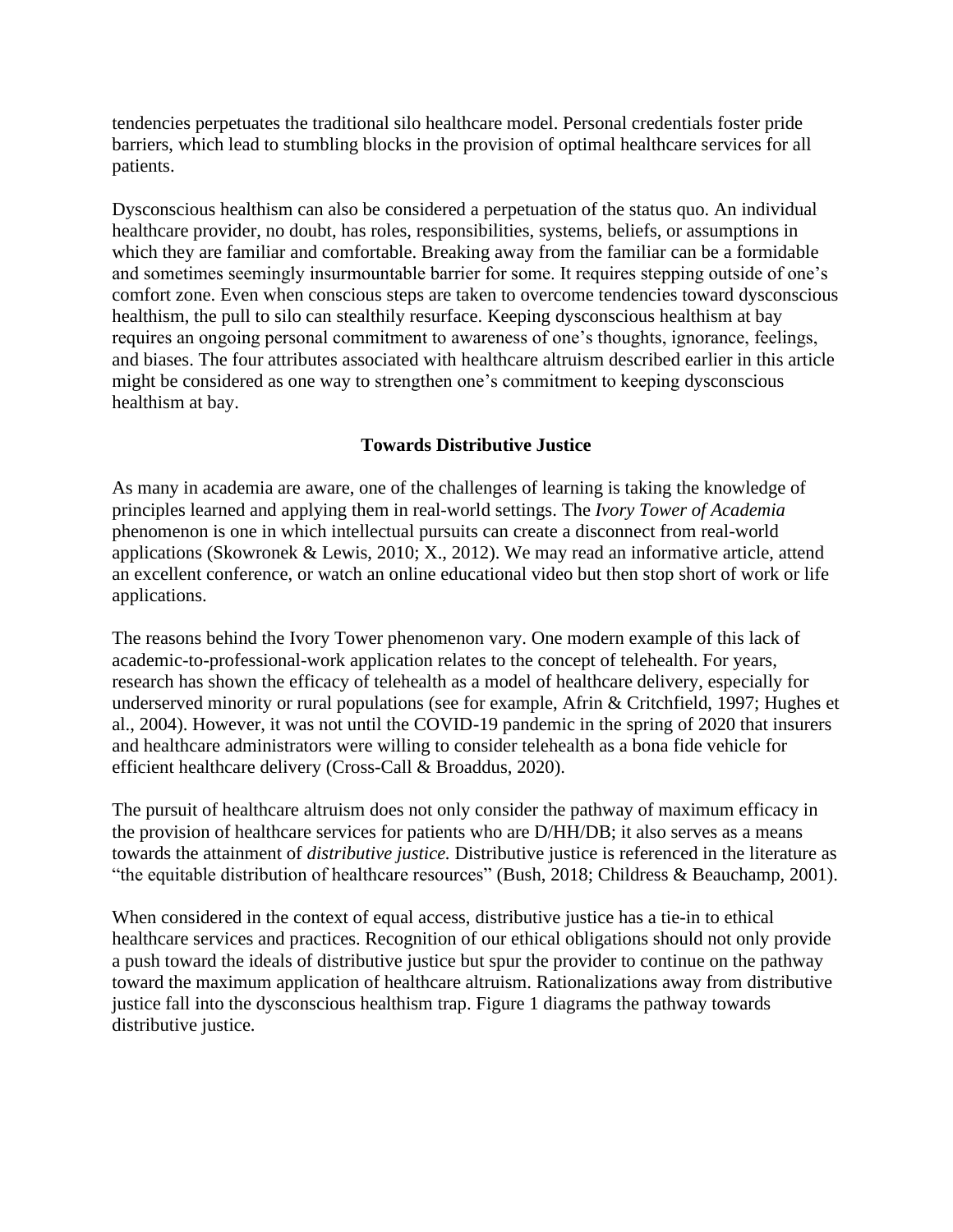# **Figure 1**

*Pathway Towards Distributive Justice* 



**The Evidence Base of Integrated Care**

The authors broadly describe a cross-disciplinary model as the care that results from a team of medical and behavioral healthcare providers who work together to improve their patients' health. Effective and fully-functional cross-disciplinary care results in a seamless and dynamic team of health providers working within one organization.

There are several types of cross-disciplinary healthcare models, and each can exist on a continuum. Common cross-disciplinary models include collaborative care, care management, coordinated care, and integrated healthcare (see for example, Hunter et al., 2009; Katon et al., 1995; Wagner et al., 1996). Among these different types of cross-disciplinary models, a fullyfunctional integrated healthcare model is the most efficient — as well as the most challenging model to achieve.

*Collaborative care*: In the collaborative care model (Katon et al., 1995), medical care and behavioral health providers work in separate systems and deliver independent care. Providers may exchange information regarding patients on an as-needed basis. Treatment records are separately maintained.

*Care management*: The care management model (Hunter et al., 2009) typically involves a specific process of assessing, planning, facilitating, and advocating for options to meet the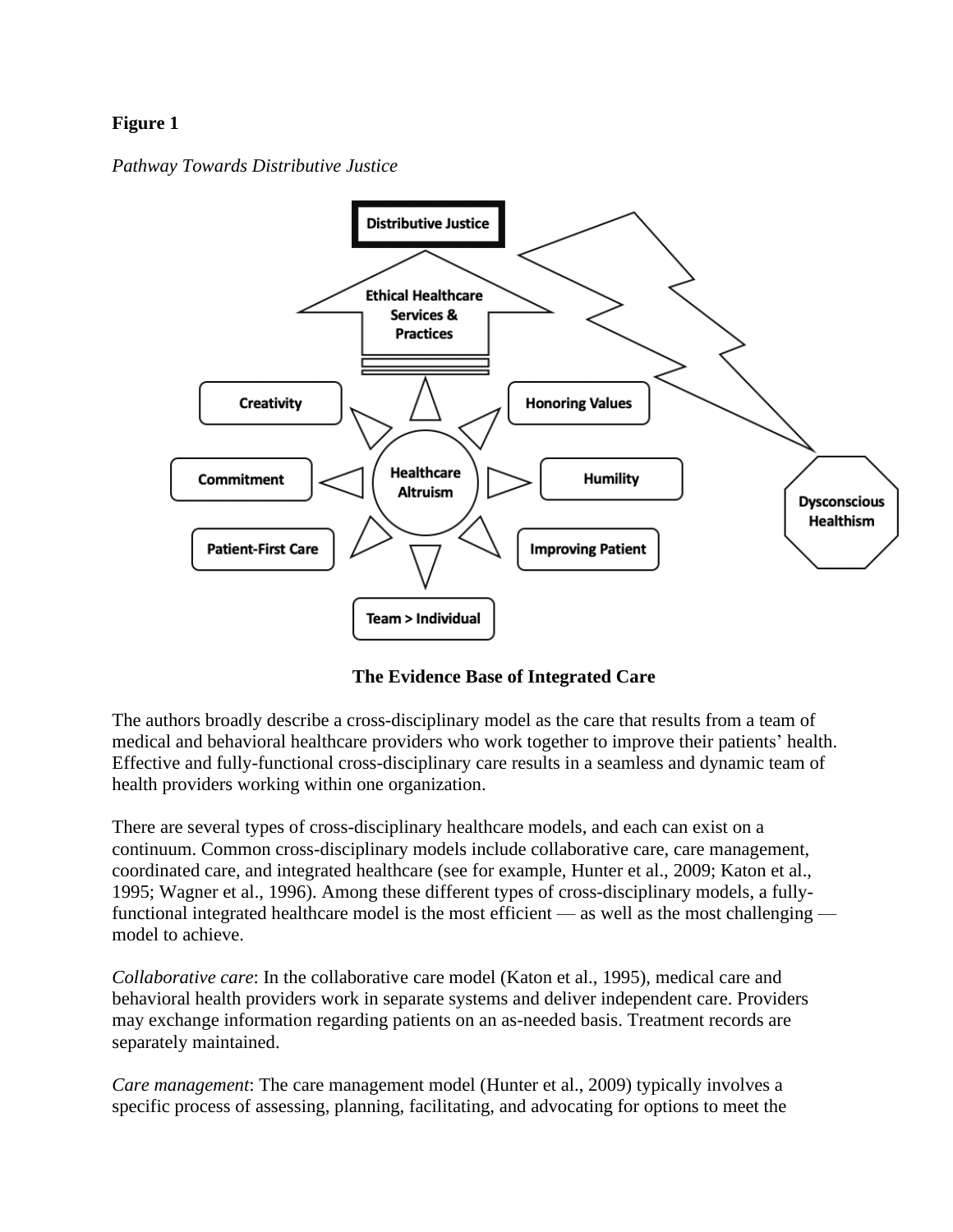patient's needs. Care managers are often nurses who have training in behavioral health, working in or outside the primary care clinic. Patient education on diagnoses, treatments, and medications is a critical part of this care model. Referrals to behavioral health providers for mental health or psychiatric treatment frequently occur in this model of care.

*Coordinated care:* The coordinated care model (Wagner et al., 1996) includes both medical care and behavioral health providers delivering separate care in the same block of offices or within the same building. Office staff and waiting rooms may also be shared. Medical care and behavioral health providers communicate regularly, sometimes face-to-face. In this model of care, the medical care providers typically refer patients to behavioral health providers in-house, but separate health treatment records are maintained.

*Integrated healthcare:* The integrated healthcare model (Hunter et al., 2009) comprises medical and behavioral health providers working together in a shared system, often in the same clinic. The behavioral health providers function as a core member of the primary care team to address the full spectrum of issues the patient brings to the clinic. With this care model, there is one treatment plan targeting the patient's needs. All providers share single health treatment records.

# **Moving toward an Integrated Healthcare Model to Serve the Deaf Community**

It is critical to stress that the integrated care team or system is not created by simply adding a care manager, physician, behavioral health provider, or even a sign language interpreter into a primary care setting. Rather, the concept requires a multi-step process of implementing an integrated care team, particularly when serving patients who are D/HH/DB. The National Association of the Deaf (NAD) published a position statement in 2016 addressing the implementation and preservation of mental health services for people who are D/HH/DB in an integrated healthcare model. The NAD (2016) stressed that "language access and strong commitment to best practices of serving patients who are deaf and hard of hearing can have a significant impact on overcoming the communication disparities in the integrated health care systems."

The NAD strongly believes that direct communication with providers in integrated healthcare is the optimal and preferred approach. The NAD further acknowledges that such services are not readily available across the United States. The paper encourages healthcare organizations to enhance their services by working directly with each patient who is deaf, deafblind, or hard of hearing, using direct communication rather than using sign language interpreters as the first solution. Based on prior research findings, direct communication improves patient satisfaction, reduces medical errors/risks, advances staff competence, expands access to services, and enables the continuity of care for patients who are D/HH/DB (NAD, 2016).

Numerous recommendations to move integrated healthcare closer to reality to best serve individuals with hearing loss are also listed in the position paper. Their recommendations are summarized below:

• Federal/state governments to declare D/HH/DB community a medically underserved population.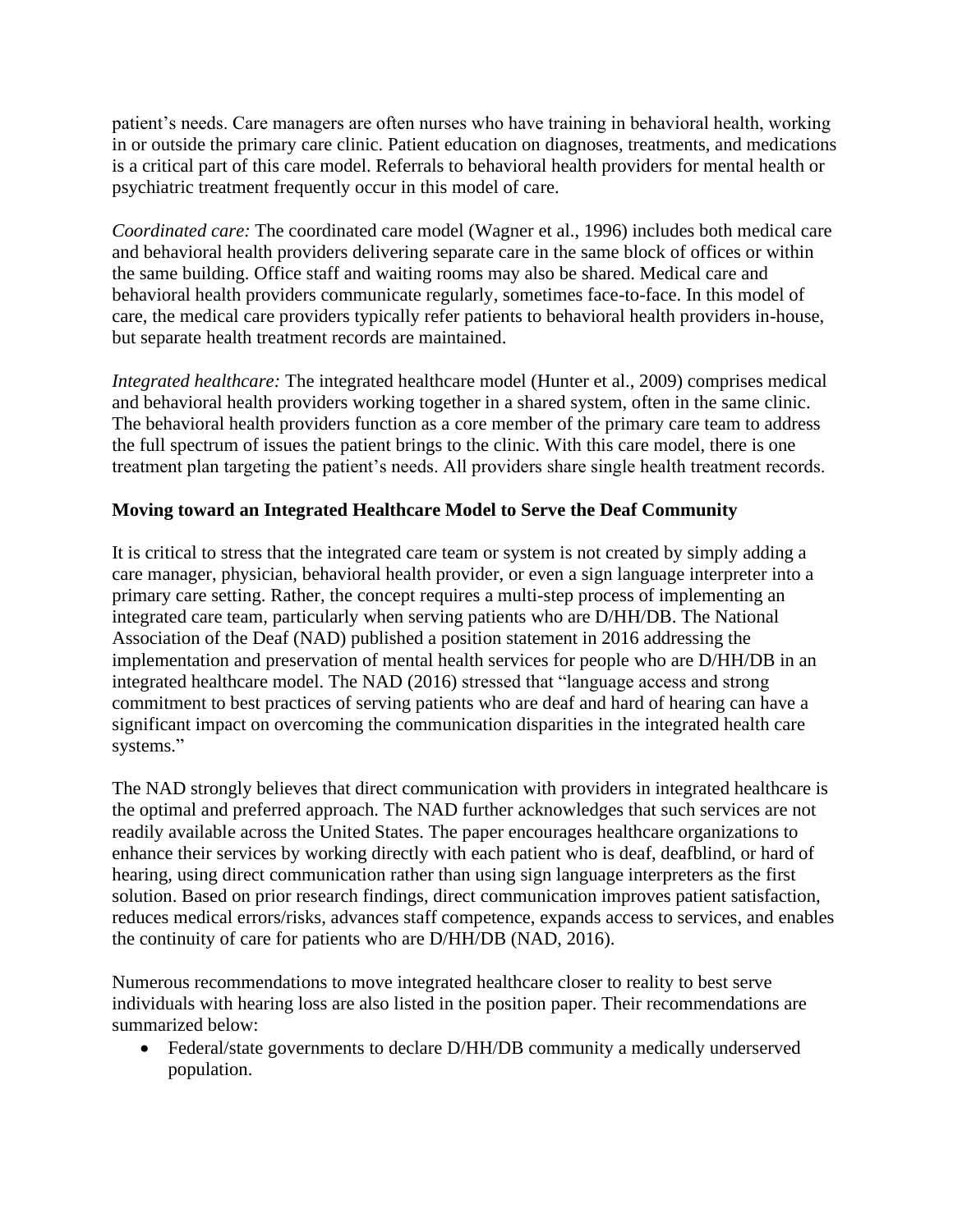- Develop national and internal policies that specifically address patients who are D/HH/DB.
- Training in medical schools for best practices in working with the D/HH/DB community.
- Appoint a state coordinator for behavioral health services.
- Create integrated behavioral health teams/programs serving D/HH/DB and promote them statewide.
- Establish minimum training requirements for interpreters in medical and behavioral health settings.
- Adopt policies that cover the provision of sign language interpreters and CART services as "medically necessary services" and allow for billing for interpreter and CART services.

Implementing the NAD's recommendations above can vastly improve healthcare access within the D/HH/DB community.

# **Existing Deaf Integrated Healthcare Programs in the U.S.**

Integrated healthcare programs that focus on serving individuals with hearing loss do exist on a small scale in the United States. The few available programs are generally located within large cities, and their services are considered regionally-based. Although these programs may not have direct signing providers for all healthcare specialties, where feasible, they bring together ASLfluent providers, certified ASL interpreters, and other support specialists. Current examples of these programs include the Deaf Wellness Center at the University of Rochester in New York, the University of Pittsburgh Medical Center in Pennsylvania, PAHrtners Deaf Services – West in Pennsylvania, and Dexter Health Center in Michigan.

The University of Rochester program is a long-standing clinic (since the 1990s) within the University of Rochester Medical Center, consisting of ASL-fluent behavioral health providers. Referrals are made as deemed necessary to medical providers within the medical center working with sign language interpreters.

Since the early 2010s, an ASL-fluent psychiatrist at the University of Pittsburgh Medical Center (UPMC) and PAHrtners Deaf Services – West in Pittsburgh have worked together to serve mutual patients. The psychiatrist makes referrals within the UPMC system for additional medical procedures as needed with sign language interpreters.

The Dexter Health Center's Deaf Health Center (DHC) was founded in 2015 and is located in Ann Arbor, operating through the University of Michigan. DHC now serves as a regional program serving southeastern Michigan, with the use of both in-person and telemedicine-based visits to ensure access to integrated healthcare services with ASL-fluent medical and behavioral health providers (McKee, 2016; Panzer et al., 2020; Pertz et al., 2018). DHC, as of early 2020, cares for approximately 150 Deaf patients (Panzer et al., 2020).

DHC meets the criteria of the proposed deaf integrated care model with respect to services provided by sign-fluent providers. DHC employs two deaf physicians, along with ASL-fluent team members. Despite DHC's numerous successes, some challenges have been noted, as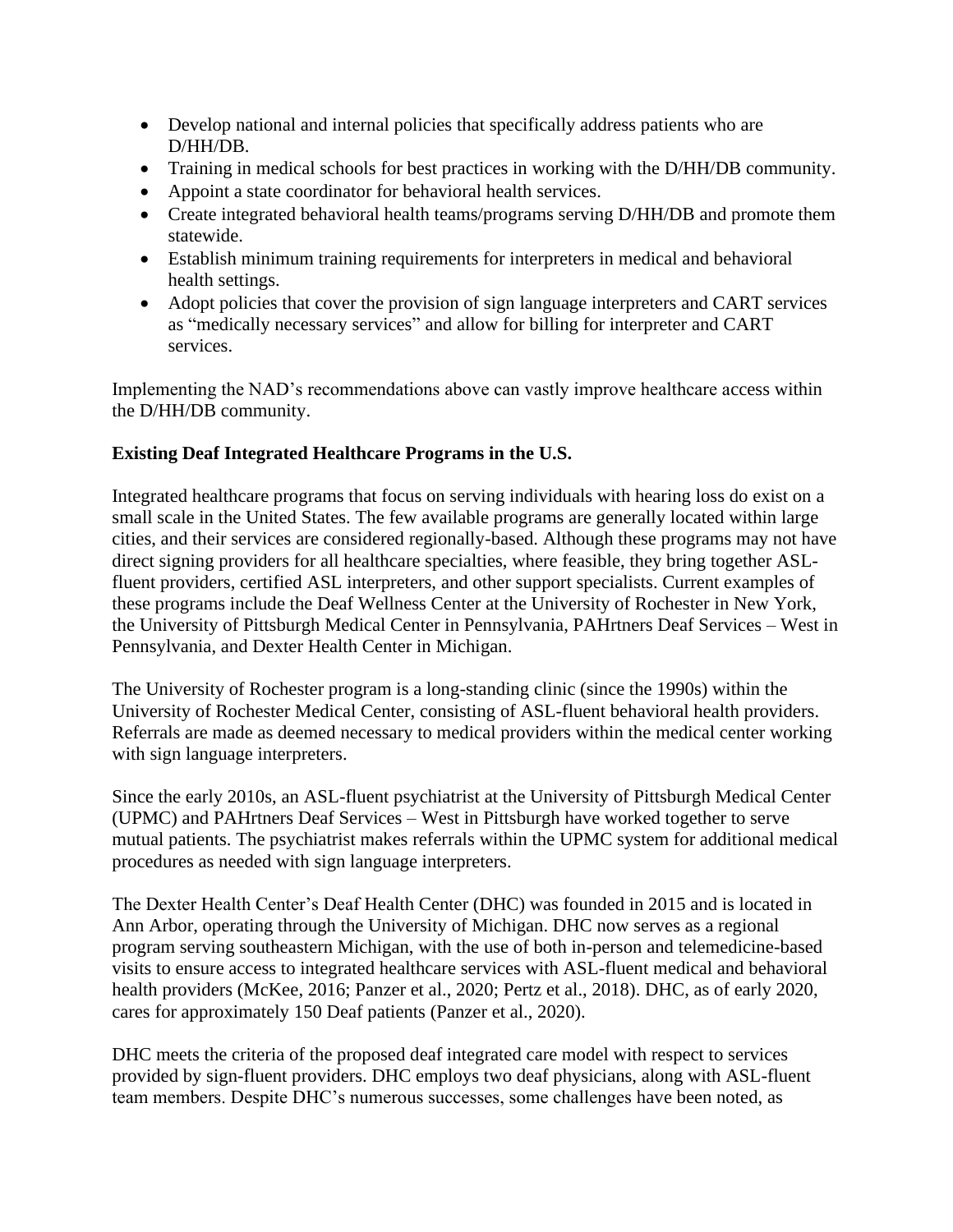summarized by Panzer et al. (2020): (1) the patients experience stigmatization from both society and healthcare providers, affecting their general trust in healthcare prior to coming to the DHC, leaving them feeling distressed, frustrated, and disempowered; (2) the low health literacy of the patients requiring additional health education or psychoeducation on the center staff's part; (3) DHC co-exists within the Dexter Health Center, which also serves hearing patients, requiring training of front desk staff in basic ASL and supplemental communication. Also, when the patients are unable to see one of the deaf physicians due to scheduling conflicts, the center arranges for a sign language interpreter to work with a non-ASL fluent provider which is not always ideal; (4) the ASL-fluent team members at the center experienced complex patientprovider relationships or dual relationships due to the small local Deaf Community. DHC staff acknowledged that due to the close community ties, and mixed professional roles, dual relationships are sometimes unavoidable; (5) gaps in health care – especially in substance abuse and psychiatric treatments remain extant. Without adequate comprehensive substance abuse and psychiatric treatment referral services, the providers at DHC at times must manage patients' care despite lacking expertise in these specialties; (6) the patients at the DHC often require longer appointments to address numerous health concerns and to fill knowledge gaps. These longer appointments create additional time pressures, which can pose difficulties in the clinic's allocation of resources.

Fortunately, staff at the DHC have developed action plans for addressing the aforementioned challenges with general success. Panzer et al. encourage the establishment of regional healthcare centers that specialize in working with individuals with hearing loss, including the development of pipeline programs to increase the number of ASL-fluent healthcare providers, as well as the inclusion of medical educational curriculums centering on the provision of culturally and linguistically appropriate healthcare service.

# **An Emerging Program in Colorado**

The Mental Health Center of Denver (MHCD) and its partnership with the Colorado Commission for the Deaf, Hard of Hearing, and DeafBlind – known as the Colorado Daylight Partnership — launched an Integrated Care Initiative in 2017. The project is supported by grant funds from Colorado's Office of Behavioral Health (Durity et al., 2018; Spark Policy Institute, 2018).

The Colorado group aims to closely model their program after DHC in Michigan. In doing this, the Colorado program will have a sign fluent behavioral health consultant/provider and healthcare navigator along with a certified ASL/English interpreter for the primary care practice in the metropolitan Denver area. The program also plans to develop or adapt culturally and linguistically appropriate health promotion and prevention materials for people who are D/HH/DB (Durity et al., 2018).

At the time of the current writing, the Mental Health Center of Denver has entered into a partnership agreement with Caritas Clinic, a primary care clinic in the Denver area and part of the Sisters of Charity of Leavenworth (SCL) Health Network. The partnership allows both organizations to share the same values and underlying commitment to addressing health disparities among underserved populations. Caritas Clinic currently serves a large Spanish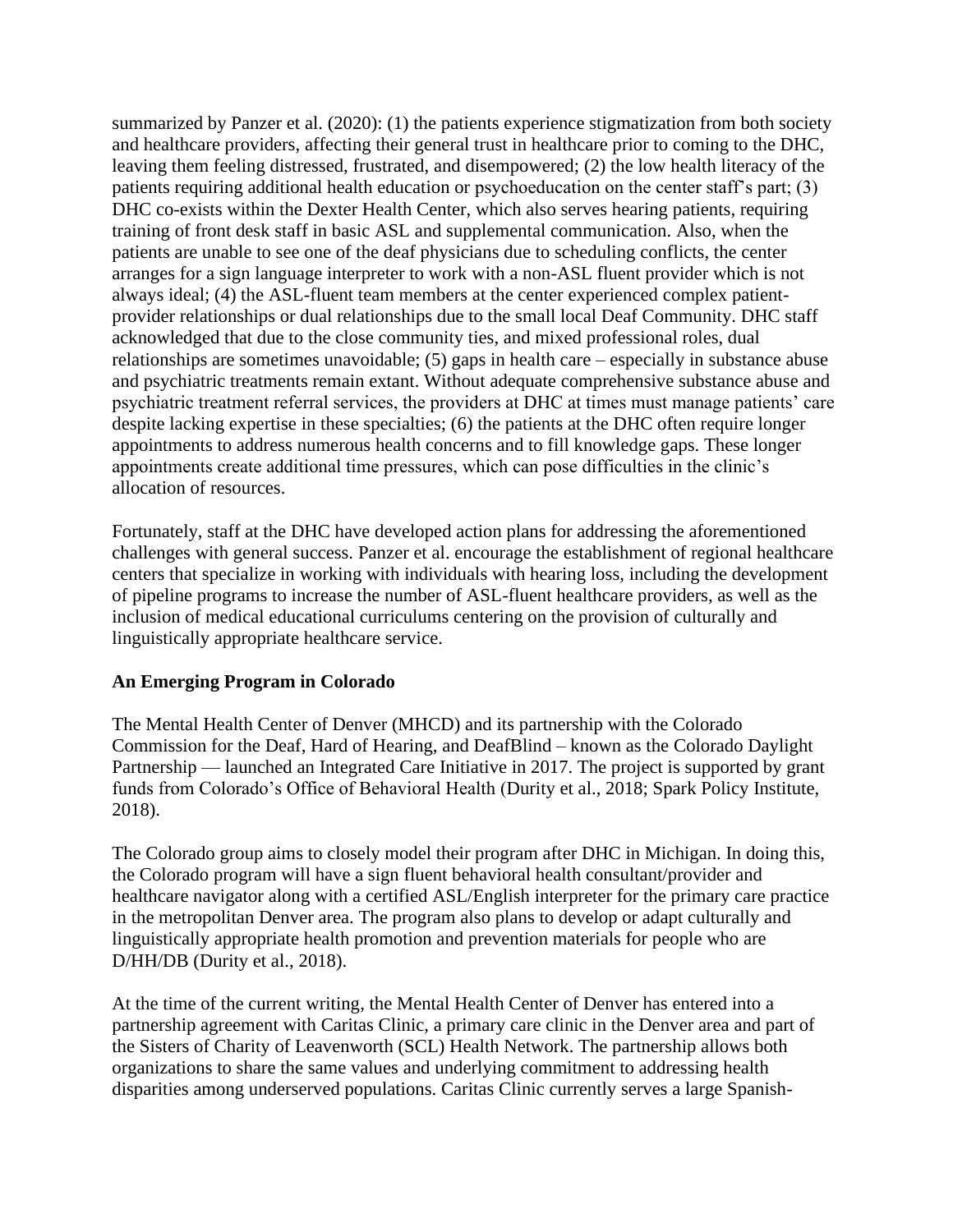speaking population. The collaboration between MHCD and Caritas Clinic will enable the provision of on-site and telehealth behavioral health treatment to patients who are D/HH/DB. The clinic also agreed to provide office space for the ASL-fluent healthcare team members. Several training events introducing the basics of Deaf culture and communication with patients who are D/HH/DB have been provided to the clinic's staff and medical residents.

Due to the onset of the COVID-19 pandemic in early 2020, MHCD delayed implementing healthcare services to patients who are D/HH/DB for several months. During the pandemic, MHCD conducted a nationwide search for filling other critical ASL-related positions to slowly make the Deaf Integrated Healthcare Program in Colorado a reality. More recently, MHCD hired a Deaf Health Navigator and a Deaf licensed clinical social worker (LCSW). They plan to utilize their existing staff resources, two LCSWs and two staff interpreters, as they grow the emerging program. Their funding is extended until the last day of 2021 due to the pandemic. MHCD has reportedly started receiving patient referrals. At the time of this writing, the MHCD plans to hire a Deaf videographer to film at Caritas Clinic for community outreach via social media. Plans for the short film include using a patient actor checking-in with the front desk and going through the appointment process. MHCD will also film individual testimonials.

### **Effectiveness of Integrated Care**

The effectiveness of integrated care in the mainstream population is well-documented in the research literature. Over 80 randomized controlled trials have demonstrated effectiveness across multiple treatment settings and diagnoses (see for example, Archer et al., 2012; Binder & Campbell, 2004; Gerrity, 2016; Katzelnick & Greist, 2001; Vold et al., 2019). Although further research is needed to examine the effectiveness of the integrated care model with patients who are D/HH/DB, at least one U.S. study has demonstrated the efficacy of the model.

Among 50 Deaf patients visiting the Dexter Health Center's DHC with over 244 documented visits, Pertz and colleagues (2018) collected data showing high overall patient satisfaction. Specifically, 86% of patients indicated being *satisfied* to *very satisfied* with all aspects of the integrated care program. Results further revealed that the program significantly decreased Patient Health Questionnaire-9 (PHQ-9) and Generalized Anxiety Disorder-7 (GAD-7) scores (*p = .005*  and *.003*, respectively).

### **Conclusion**

The unclear and often fragmented pathway that persons who are D/HH/DB face when trying to access effective healthcare services continues today (Calgaro et al., 2020). There exists numerous barriers to healthcare access faced by individuals who are D/HH/DB. The lack of access to culturally and linguistically competent healthcare providers is a common theme underlying many of the barriers, and cultural and linguistic barriers serve to maintain a general mistrust of healthcare institutions (Green, 2019). The barriers faced by persons who are D/HH/DB underscore the need for an integrative healthcare model. Specifically, a specialized integrative healthcare model with providers who possess cultural and linguistic competencies is needed.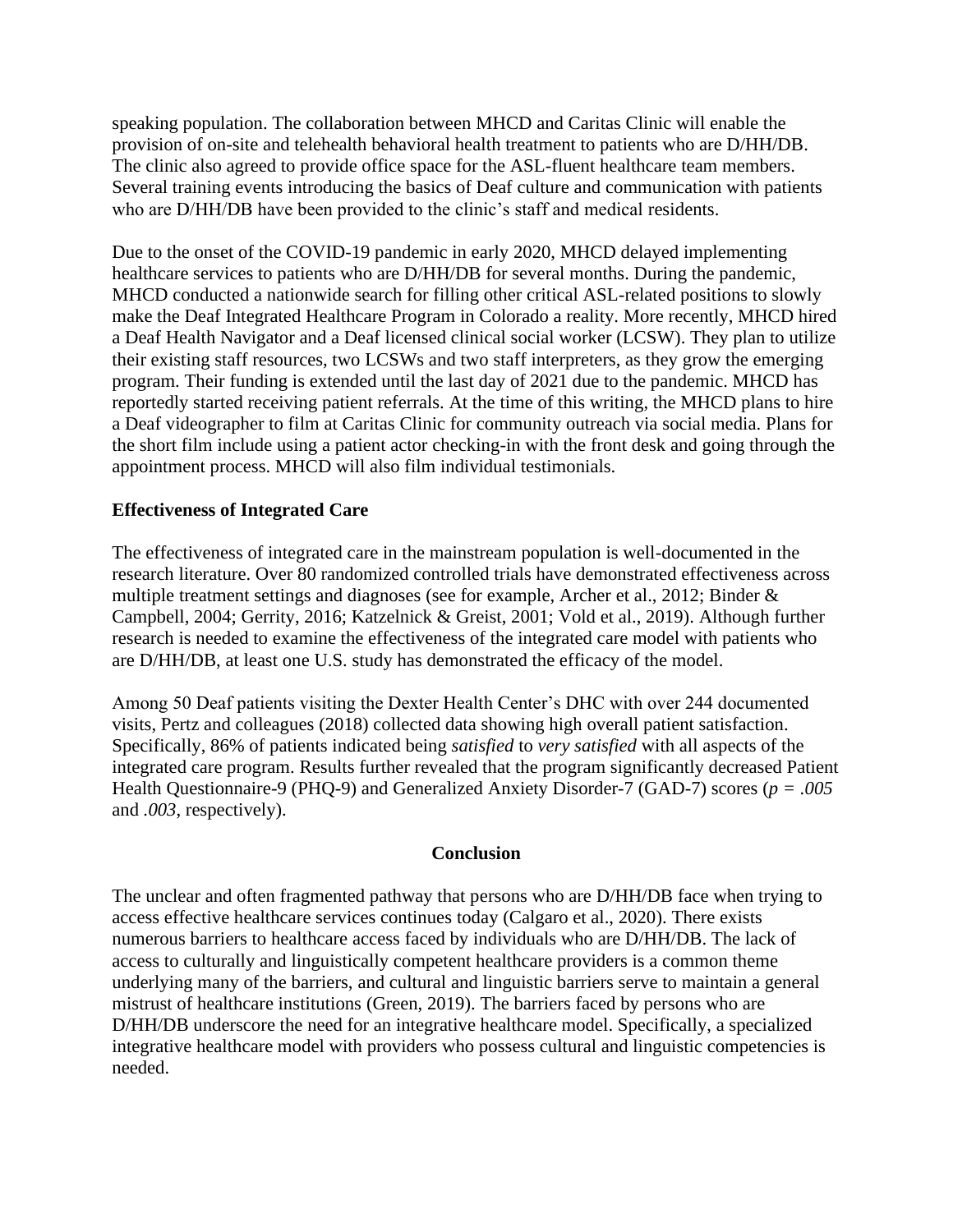Traditional healthcare models hail from a silo approach to care and make it difficult for patients who are D/HH/DB to receive optimal services. *Healthcare altruism* was introduced and defined on an individual level as a nonhierarchical and selfless approach in the provision of healthcare and behavioral health services. Incorporating an interdisciplinary approach may improve outcomes for successful healthcare encounters. Implementation of a multidisciplinary approach is a high priority in a provider who makes a good-faith investment in the healthcare altruism paradigm.

To further clarify the concept of healthcare altruism, a contrasting term, *dysconscious healthism,* was proposed and defined. Dysconscious healthism references the idea of a given healthcare provider's personal interests derailing, or taking precedence over, the pursuit of healthcare altruism. Dysconscious healthism essentially adds fuel to traditional pull-to-silo paradigms.

Moreover, dysconscious healthism maintains the status quo. An individual healthcare provider has roles, responsibilities, systems, beliefs, or assumptions in which they are familiar and comfortable. Breaking away from the familiar requires a willingness to step outside of one's comfort zone to contract seemingly insurmountable barriers. Recognition of dysconscious healthism is never a simple "one-and-done" action. Dysconscious healthism requires ongoing monitoring of thoughts, ignorance, motivations, and behavior. The pull to silo can quickly resurface in a complacent provider.

Distributive justice, the equitable distribution of healthcare resources, provides a tie-in to practical ethics. Focusing on the altruistic reasons for pursuing distributive justice can help mitigate complacencies as well as potential relapses to the status quo. Also, making concrete the previously unidentified terms of healthcare altruism and dysconscious healthism allows one to address the barriers to accessible healthcare that those with hearing loss face. Individual providers on a healthcare team can bridge the divide between the ideologies of various healthcare disciplines. They may also serve as a catalyst for other team members to bring the vision of successful integrated healthcare services to fruition. It will ultimately be the provision of language access along with a strong commitment to best practices in serving patients with hearing loss that will overcome extant communication disparities within the healthcare systems (NAD, 2016).

We must have a conscious awareness of our personal goals and motivations. Knowledge of these goals and motivations — especially as they pertain to the provision of healthcare services — can undoubtedly contribute to maximizing the benefit of a given healthcare service a patient receives. Attempts to formulate a teamwork approach to culturally and linguistically appropriate healthcare may serve to improve overall patient attitudes for persons who are D/HH/DB.

Acknowledgment of behaviors that may lean towards the dysconscious healthism side of the continuum does not mean that we have been intentionally malicious in our actions. Rather, we may have unwittingly acted in ways that perpetuate less-effective healthcare services. Individual healthcare providers cannot be classified as following the dysconscious healthism paradigm without having an understanding of the opposite end of the continuum, healthcare altruism. If a given provider recognizes the evidence base of integrative care, yet chooses to perpetuate the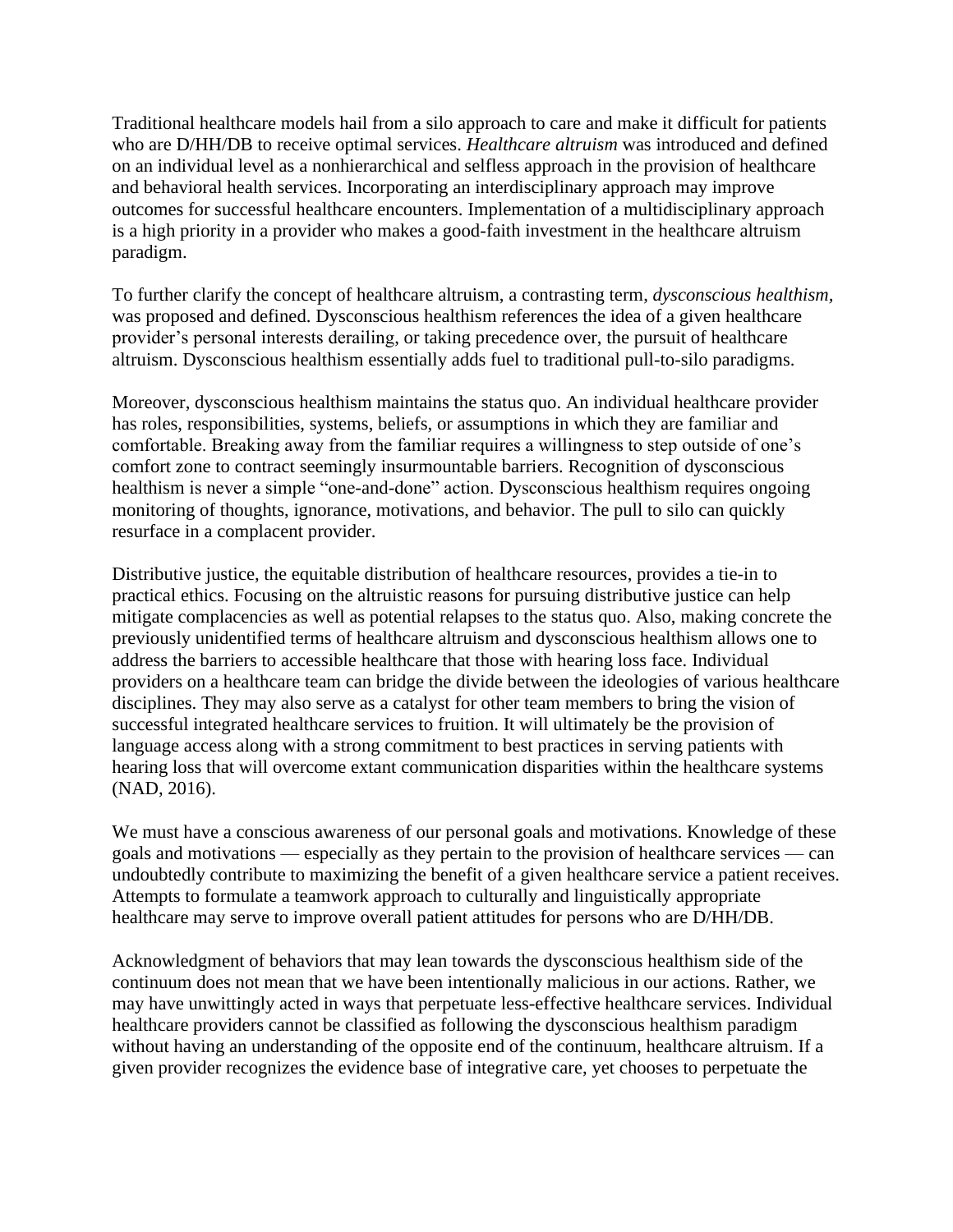traditional silo pathway, only then can behaviors be construed as having connotations of dysconscious healthism.

It is essential to recognize that the solution to addressing the healthcare barriers persons who are D/HH/DB face will take a teamwork approach. Only when individual healthcare providers with specialty competencies converge and embrace the healthcare altruism mindset can we begin to alleviate the barriers to important needed services. The practice of healthcare altruism can foster the development of interpersonal and reflective skills, including one's professional identity, thereby engendering an appreciation for lifelong learning.

The future of integrated care appears to be promising. The few specialty clinics serving individuals who are D/HH/DB in the nation provide evidence that the integrated healthcare model can be successful. Additionally, the Centers for Medicare & Medicaid Services (CMS) have initiated several policies and procedural codes for integrated healthcare services (Raney et al., 2017). Given the evidence base of integrated care in terms of high patient satisfaction and health outcomes as well as its cost-efficient mechanism for providing needed healthcare services, it seems likely that the future is pointed towards the integrated healthcare model. Melek et al. (2014) estimated that \$26-48 billion in cost savings could be realized from implementing effective integrated care in the general hearing population. Healthcare providers working with patients who are D/HH/DB may benefit from becoming well-versed in the practice of culturally and linguistically appropriate integrated healthcare models.

Further empirical research is needed to continue to drive action and reform within an integrated healthcare model. The community of individuals who are D/HH/DB appears to be well-poised to make the jump to an integrated healthcare model. For example, a dedicated technological infrastructure already exists for signing individuals with hearing loss that may well serve as a vehicle for integrative healthcare services (Wilson & Schild, 2014). Many individuals who are D/HH/DB have access to high quality, secure, HIPAA-grade videophones within their own homes or at nearby public locations (e.g., community centers for the deaf, public libraries). Additionally, the COVID-19 pandemic in the United States spurred CMS to revise policy and procedure codes, thereby allowing greater flexibility in the provision of telehealth services (CMS, 2020). It remains to be seen whether the revisions to policy will become a permanent fixture or revert to pre-crisis status.

The tenets of a paradigm shift to culturally and linguistically relevant integrated care for individuals with hearing loss are ripe for the picking. The propagation of healthcare altruism is the key to supporting creativity, in addition to breaking down attitudinal and policy barriers. Indeed, the road to attaining distributive justice within our D/HH/DB community will require commitments from federal agencies and state governments, as well as medical and behavioral health organizations, to make the paradigm shift a reality.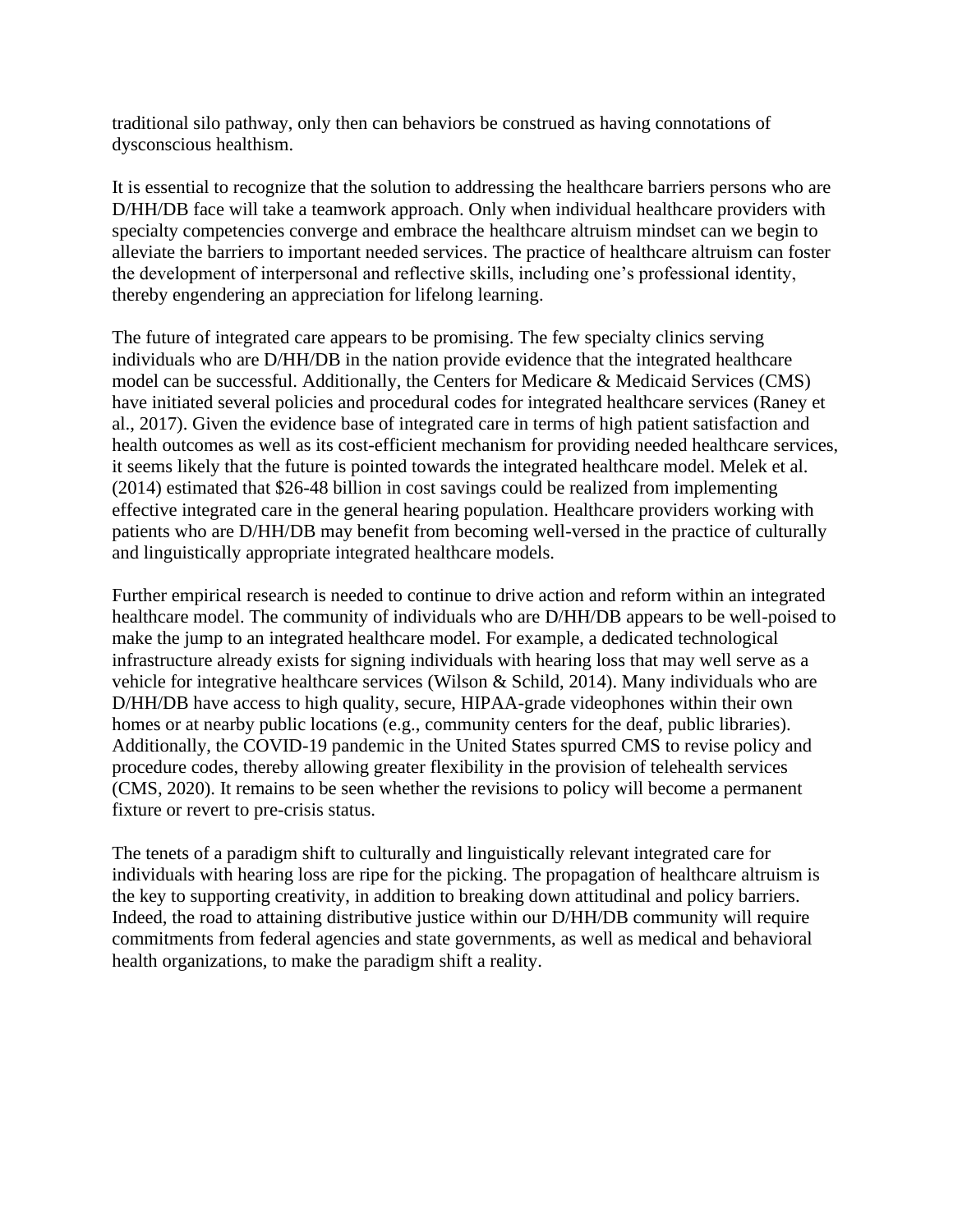#### **References**

- Afrin, J. N., & Critchfield, A. B. (1997). Low-cost telepsychiatry for the deaf in South Carolina. *Proceedings of the AMIA Annual Fall Symposium,* 901.
- Alexander, A., Ladd, P., & Powell, S. (2012). Deafness might damage your health. *The Lancet, 379*(9820), 979-981.
- Antshel, K. M. (2002). Integrating culture as a means of improving treatment adherence in the Latino population. *Psychology, Health & Medicine, 7*(4), 435-449.
- Archer, J., Bower, P., Gilbody, S., Lovell, K., Richards, D., Gask, L., Dickens, C., & Coventry, P. (2012). Collaborative care for depression and anxiety problems. *Cochrane Database of Systematic Reviews,* (10).
- Bachman, S. S., Drainoni, M.-L., & Tobias, C. (2004). Medicaid managed care, substance abuse treatment, and people with disabilities: Review of the literature. *Health & Social Work, 29*(3), 189-196.
- Bahensky, J. A., Roe, J., & Bolton, R. (2005). Lean sigma—will it work for healthcare? *Journal of Healthcare Information Management, 19*(1), 39-44.
- Barnett, S., & Franks, P. (2002). Health care utilization and adults who are deaf: Relationship with age at onset of deafness. *Health Services Research-Chicago, 37*(1), 105-120.
- Barnett, S., McKee, M., Smith, S. R., & Pearson, T. A. (2011). Deaf sign language users, health inequities, and public health: Opportunity for social justice. *Preventing Chronic Disease, 8*(2), A45.
- Bat-Chava, Y., Martin, D., & Kosciw, J. (2005). Barriers to HIV/AIDS knowledge and prevention among deaf and hard of hearing people. *AIDS Care, 17*(5), 623-634.
- Binder, L. M., & Campbell, K. A. (2004). Medically unexplained symptoms and neuropsychological assessment. *Journal of Clinical and Experimental Neuropsychology, 26*(3), 369-392.
- Bush, S. S. (2018). *Ethical decision making in clinical neuropsychology*. Oxford University Press.
- Calgaro, E., Villeneuve, M., & Roberts, G. (2020). Inclusion: Moving beyond resilience in the pursuit of transformative and just DRR practices for persons with disabilities. In Lukasiewicz A. & Baldwin, C. (Eds.), *Natural hazards and disaster justice* (pp. 319- 348). Springer.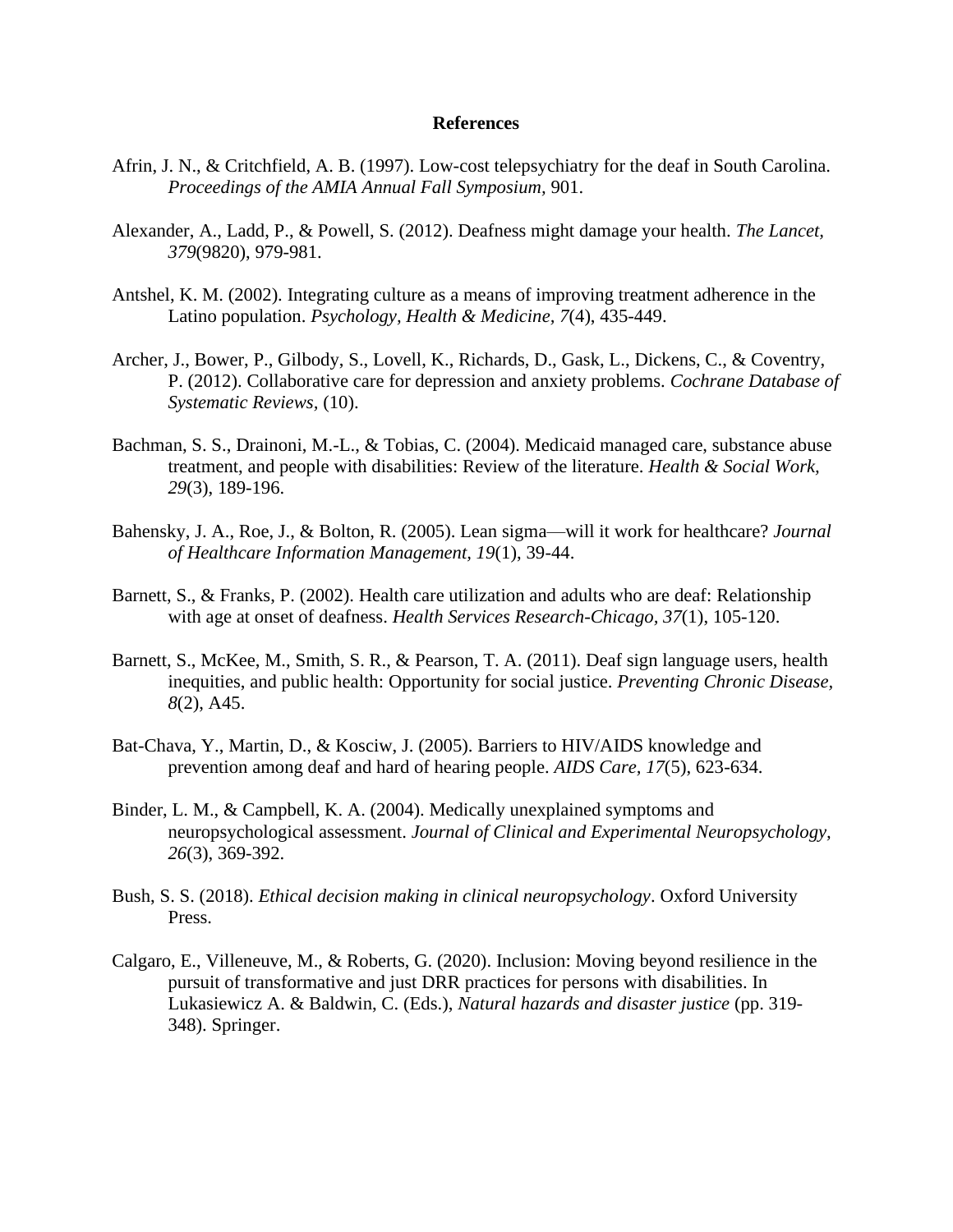- Carrasquillo, O., Orav, E. J., Brennan, T. A., & Burstin, H. R. (1999). Impact of language barriers on patient satisfaction in an emergency department. *Journal of General Internal Medicine, 14*(2), 82-87.
- Centers for Medicare & Medicaid Services (CMS) (2020). *Physicians and other clinicians: CMS flexibilities to fight COVID-19*. https://www.cms.gov/Medicare/Medicare-General-Information/Telehealth/Telehealth-Codes
- Chan, Y.-F., Alagappan, K., Rella, J., Bentley, S., Soto-Greene, M., & Martin, M. (2010). Interpreter services in emergency medicine. *The Journal of Emergency Medicine, 38*(2), 133-139. https://doi.org/10.1016/j.jemermed.2007.09.045
- Charlson, E., Strong, M., & Gold, R. (1992). How successful deaf teenagers experience and cope with isolation. *American Annals of the Deaf, 137*(3), 261-270.
- Chase, J. A., Houmanfar, R., Hayes, S. C., Ward, T. A., Vilardaga, J. P., & Follette, V. (2013). Values are not just goals: Online ACT-based values training adds to goal setting in improving undergraduate college student performance. *Journal of Contextual Behavioral Science, 2*(3-4), 79-84.
- Childress, J. F., & Beauchamp, T. L. (2001). *Principles of biomedical ethics*. Oxford University Press New York.
- Clabby, J., & Howarth, D. (2007). Managing CHF and depression in an elderly patient: Being open to collaborative care. *Families, Systems, & Health, 25*(4), 457.
- Cornell University (2019). Online resource for U.S. disability statistics. *The Employment and Disability Institute*. https://www.disabilitystatistics.org/
- Cross-Call, J., & Broaddus, M. (2020). States that have expanded Medicaid are better positioned to address COVID-19 and recession. *Center on Budget and Policy Priorities. https://www.jstor.org/stable/pdf/resrep25614.pdf*
- De Hert, M., Correll, C. U., Bobes, J., Cetkovich‐Bakmas, M., Cohen, D., Asai, I., Detraux, J., Gautam, S., Möller, H. J., & Ndetei, D. M. (2011). Physical illness in patients with severe mental disorders. Prevalence, impact of medications and disparities in health care. *World Psychiatry, 10*(1), 52-77.
- Dew, M. A., Kormos, R. L., Roth, L. H., Murali, S., DiMartini, A., & Griffith, B. P. (1999). Early post-transplant medical compliance and mental health predict physical morbidity and mortality one to three years after heart transplantation. *Journal of Heart and Lung Transplantation, 18*(6), 549-562.
- Dhar, A. K., & Barton, D. A. (2016). Depression and the link with cardiovascular disease. *Frontiers in Psychiatry, 7*, 33.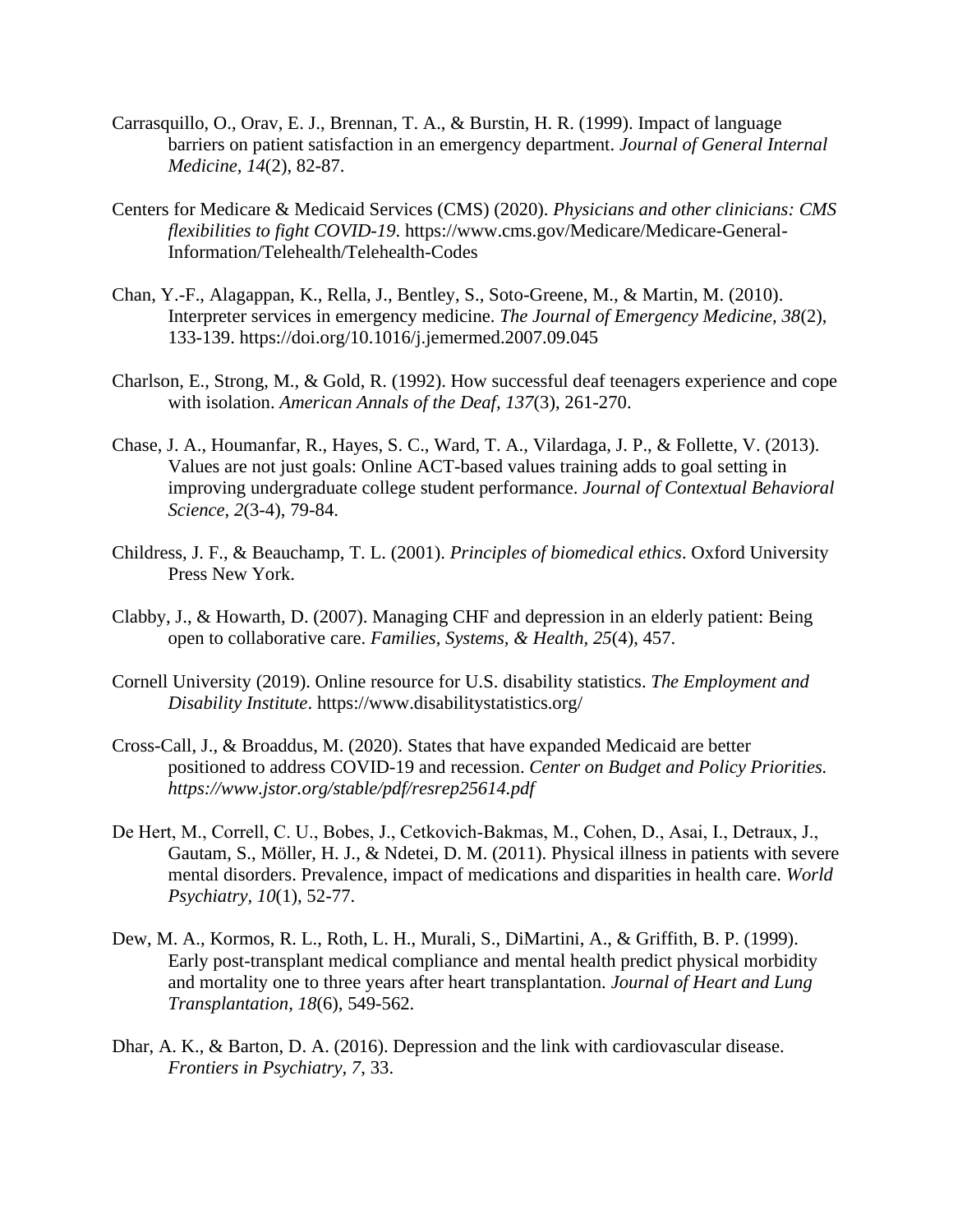- DiMatteo, M. R., Lepper, H. S., & Croghan, T. W. (2000). Depression is a risk factor for noncompliance with medical treatment: meta-analysis of the effects of anxiety and depression on patient adherence. *Archives of Internal Medicine, 160*(14), 2101-2107.
- Durity, R., Sterritt, M., & McHugh, D. (2018). Equitable access to healthcare for people who are deaf and hard of hearing: Focus on the whole person. *ADARA Update*, *4*, 16-18.
- Ebert, D. A., & Heckerling, P. S. (1995). Communication with deaf patients: knowledge, beliefs, and practices of physicians. *Journal of the American Medical Association, 273*(3), 227- 229.
- Gerrity, M. (2016). Evolving models of behavioral health integration: Evidence update 2010– 2015. *https://www.milbank.org/publications/evolving-models-of-behavioral-healthintegration-evidence-update-2010-2015/*
- Graham, E. A., Jacobs, T. A., Kwan-Gett, T. S., & Cover, J. (2008). Health services utilization by low-income limited English proficient adults. *Journal of Immigrant and Minority Health, 10*(3), 207-217.
- Green, C. M. (2019). *Preparing providers and staff to engage in culturally-sensitive interactions with deaf clients.* [Doctoral dissertation, University of Arizona.]. University of Arizona Campus Repository. https://repository.arizona.edu/handle/10150/636610
- Gregg, J. A., Callaghan, G. M., Hayes, S. C., & Glenn-Lawson, J. L. (2007). Improving diabetes self-management through acceptance, mindfulness, and values: a randomized controlled trial. *Journal of Consulting and Clinical Psychology, 75*(2), 336.
- Hajek, A. M. (2013). Breaking down clinical silos in healthcare. *Frontiers of Health Services Management, 29*(4), 45-50.
- Harkness, E., Macdonald, W., Valderas, J., Coventry, P., Gask, L., & Bower, P. (2010). Identifying psychosocial interventions that improve both physical and mental health in patients with diabetes: a systematic review and meta-analysis. *Diabetes Care, 33*(4), 926- 930.
- Hauser, P. C., O'Hearn, A., McKee, M., Steider, A., & Thew, D. (2010). Deaf epistemology: Deafhood and deafness. *American Annals of the Deaf, 154*(5), 486-492.
- Hayes, J., Miles, J., Walters, K., King, M., & Osborn, D. (2015). A systematic review and meta‐ analysis of premature mortality in bipolar affective disorder. *Acta Psychiatrica Scandinavica, 131*(6), 417-425.
- Heuttel, K. L., & Rothstein, W. G. (2001). HIV/AIDS knowledge and information sources among deaf and hearing college students. *American Annals of the Deaf, 146*(3), 280-286.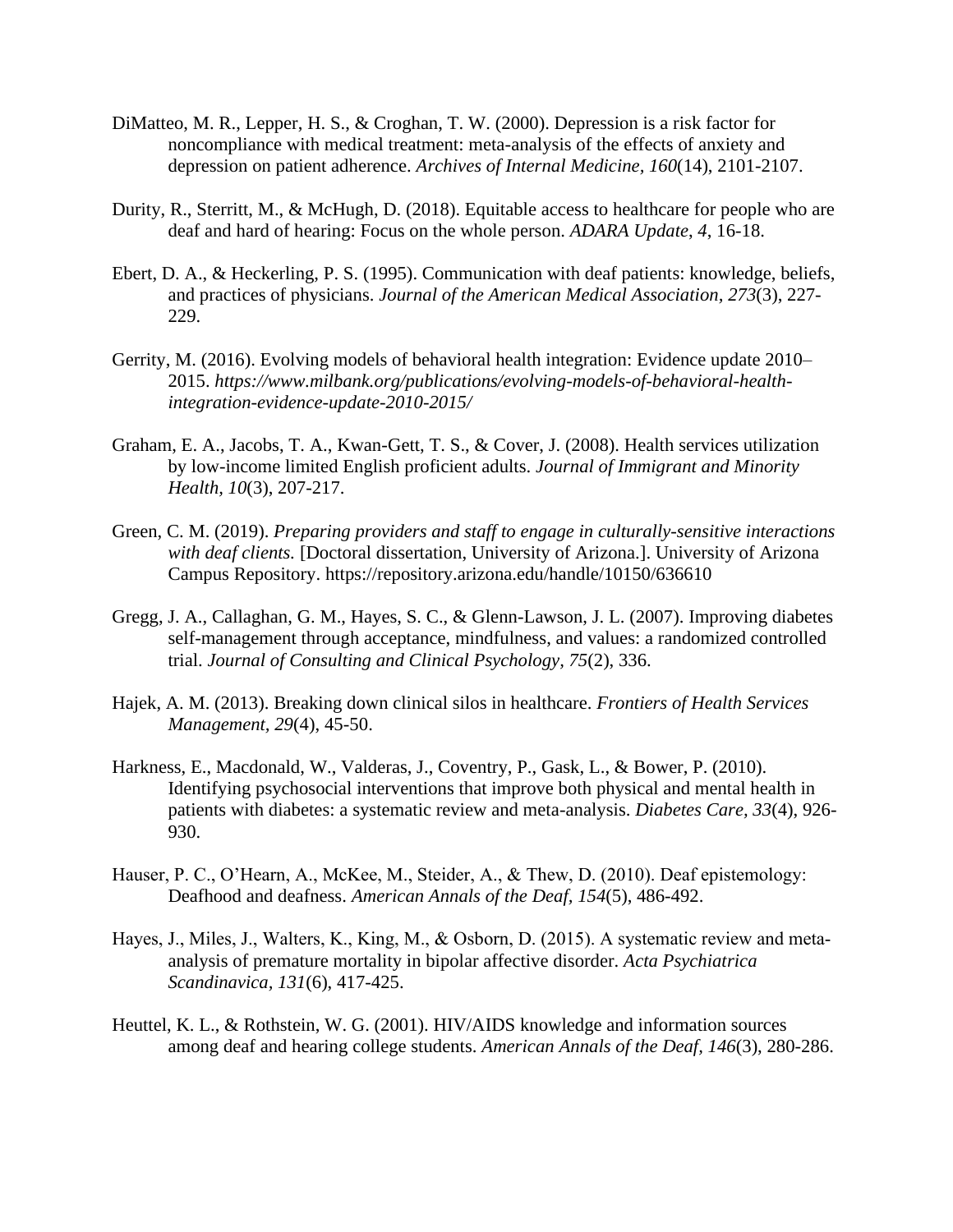- Hindley, P., & Kroll, L. (1998). Theoretical and epidemiological aspects of attention deficit and overactivity in deaf children. *Journal of Deaf Studies and Deaf Education*, 64-72.
- Holt-Lunstad, J. (2017). The potential public health relevance of social isolation and loneliness: Prevalence, epidemiology, and risk factors. *Public Policy & Aging Report, 27*(4), 127- 130.
- Hughes, G., Hudgins, B., & MacDougall, J. (2004). Using telehealth technology to improve the delivery of health services to people who are deaf. The 26th Annual International Conference of the IEEE Engineering in Medicine and Biology Society, San Francisco, CA, USA, pp. 3084-3087, doi: 10.1109/IEMBS.2004.1403871.
- Hunter, C. L., Goodie, J. L., Oordt, M. S., & Dobmeyer, A. C. (2009). *Integrated behavioral health in primary care: Step-by-step guidance for assessment and intervention*. American Psychological Association.
- Iezzoni, L. I., O'Day, B. L., Killeen, M., & Harker, H. (2004). Communicating about health care: observations from persons who are deaf or hard of hearing. *Annals of Internal Medicine, 140*(5), 356-362.
- Jaremka, L. M., Fagundes, C. P., Glaser, R., Bennett, J. M., Malarkey, W. B., & Kiecolt-Glaser, J. K. (2013). Loneliness predicts pain, depression, and fatigue: understanding the role of immune dysregulation. *Psychoneuroendocrinology, 38*(8), 1310-1317.
- Katon, W., Von Korff, M., Lin, E., Walker, E., Simon, G. E., Bush, T., Robinson, P., & Russo, J. (1995). Collaborative management to achieve treatment guidelines: impact on depression in primary care. *Journal of the American Medical Association, 273*(13), 1026-1031.
- Katzelnick, D. J., & Greist, J. H. (2001). Social anxiety disorder: an unrecognized problem in primary care. *Journal of Clinical Psychiatry, 62*(suppl 1), 11-15.
- Kuenburg, A., Fellinger, P., & Fellinger, J. (2016). Health care access among deaf people. *Journal of Deaf Studies and Deaf Education, 21*(1), 1-10.
- Leigh, I. W., & Pollard, R. (2003). Mental health and deaf adults. *Oxford handbook of deaf studies, language, and education, 1*, 214-226.
- Mann, L. (2005). From "silos" to seamless healthcare: bringing hospitals and GPs back together again. *Medical Journal of Australia, 182*(1), 34-37.
- Martinez-Hume, A., Baker, A., Bell, H., Montemayor, I., Elwell, K., Hunt, L., Martinez-Hume, A. C., Baker, A. M., Bell, H. S., & Hunt, L. M. (2017). "They treat you a different way:" Public insurance, stigma, and the challenge to quality health care. *Culture, Medicine & Psychiatry, 41*(1), 161.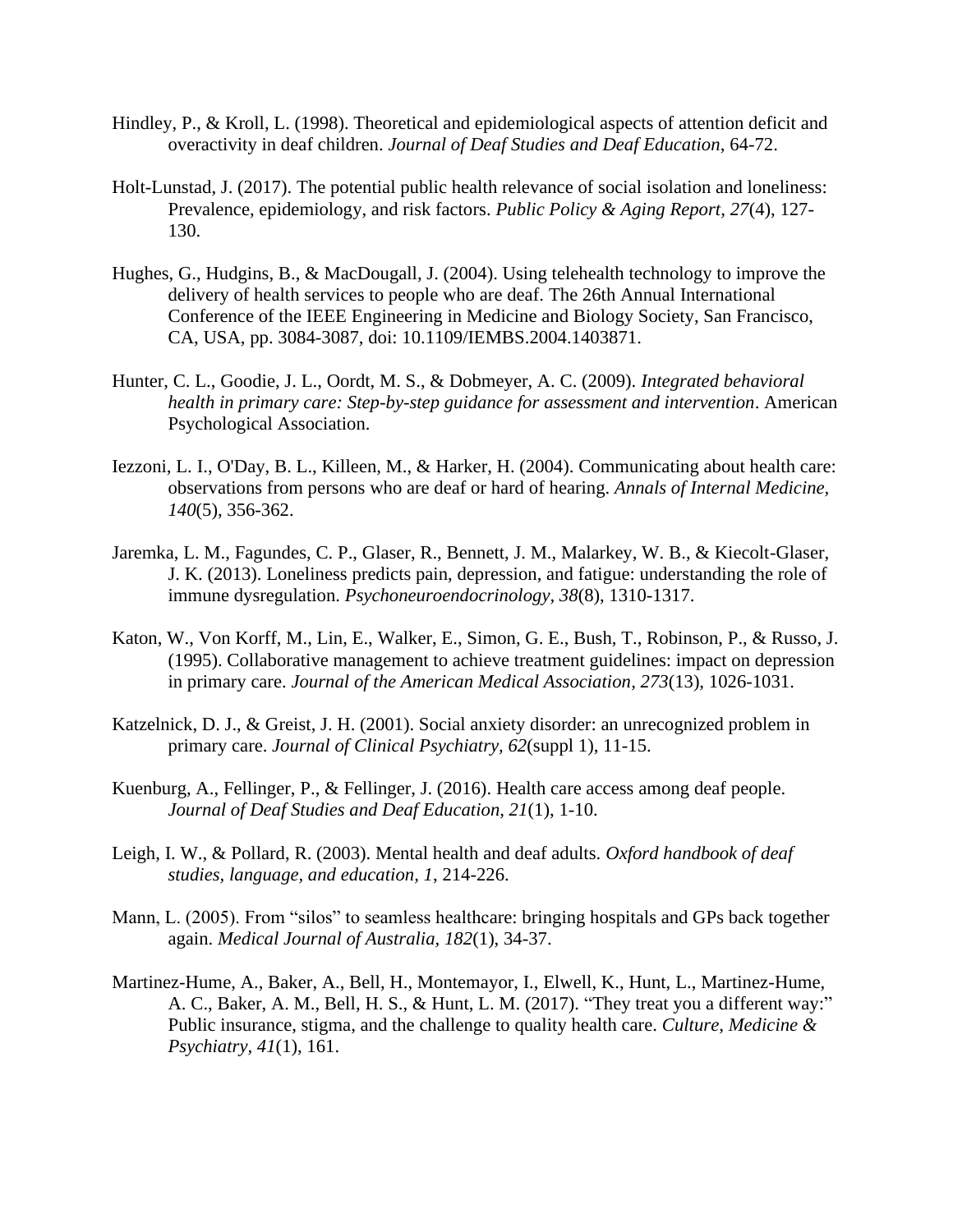- Mauer, B. J., & Druss, B. G. (2010). Mind and body reunited: Improving care at the behavioral and primary healthcare interface. *The Journal of Behavioral Health Services & Research, 37*(4), 529-542.
- Mavrides, N., & Nemeroff, C. B. (2015). Treatment of affective disorders in cardiac disease. *Dialogues in Clinical Neuroscience, 17*(2), 127.
- McEwen, E., & Anton-Culver, H. (1988). The medical communication of deaf patients. *Journal of Family Practice, 26*(3), 289-291.
- McKee, M. (2016, March). *Integrating behavioral health into primary care – addressing the well-being of deaf and hard of hearing patients*. ADARA Breakout, Denver, CO. https://mhcd.org/adarabreakout2016/
- McKee, M. M., Barnett, S. L., Block, R. C., & Pearson, T. A. (2011). Impact of communication on preventive services among deaf American Sign Language users. *American Journal of Preventive Medicine, 41*(1), 75-79.
- McKee, M. M., Paasche-Orlow, M. K., Winters, P. C., Fiscella, K., Zazove, P., Sen, A., & Pearson, T. (2015). Assessing health literacy in deaf American Sign Language users. *Journal of Health Communication, 20*(sup2), 92-100. https://doi.org/10.1080/10810730.2015.1066468
- Melek, S. P., Norris, D. T., & Paulus, J. (2014). Economic impact of integrated medicalbehavioral healthcare. *Milliman American Psychiatric Assocication Report, 7*(7).
- Mohler, J. M. (2013). Collaboration across clinical silos. *Frontiers of Health Services Management, 29*(4), 36-44.
- Morris, A. (2019). *Deaf and unemployed: 1,000+ applications but still no full-time job*. [https://www.npr.org/2019/01/12/662925592/deaf-and-unemployed-1-000-applications](https://www.npr.org/2019/01/12/662925592/deaf-and-unemployed-1-000-applications-but-still-no-full-time-job)[but-still-no-full-time-job](https://www.npr.org/2019/01/12/662925592/deaf-and-unemployed-1-000-applications-but-still-no-full-time-job)
- Most, T. (2007). Speech intelligibility, loneliness, and sense of coherence among deaf and hard of hearing children in individual inclusion and group inclusion. *Journal of Deaf Studies and Deaf Education, 12*(4), 495-503. https://doi.org/10.1093/deafed/enm015
- Murphy, J. S., & Newlon, B. J. (1987). Loneliness and the mainstreamed hearing impaired college student. *American Annals of the Deaf, 132*(1), 21-25.
- National Association of the Deaf (NAD) (2016). *Position statement on preservation of mental health services for deaf people in an integrated health care*. https://www.nad.org/aboutus/position-statements/position-statement-on-preservation-of-mental-health-services-fordeaf-people-in-an-integrated-health-care/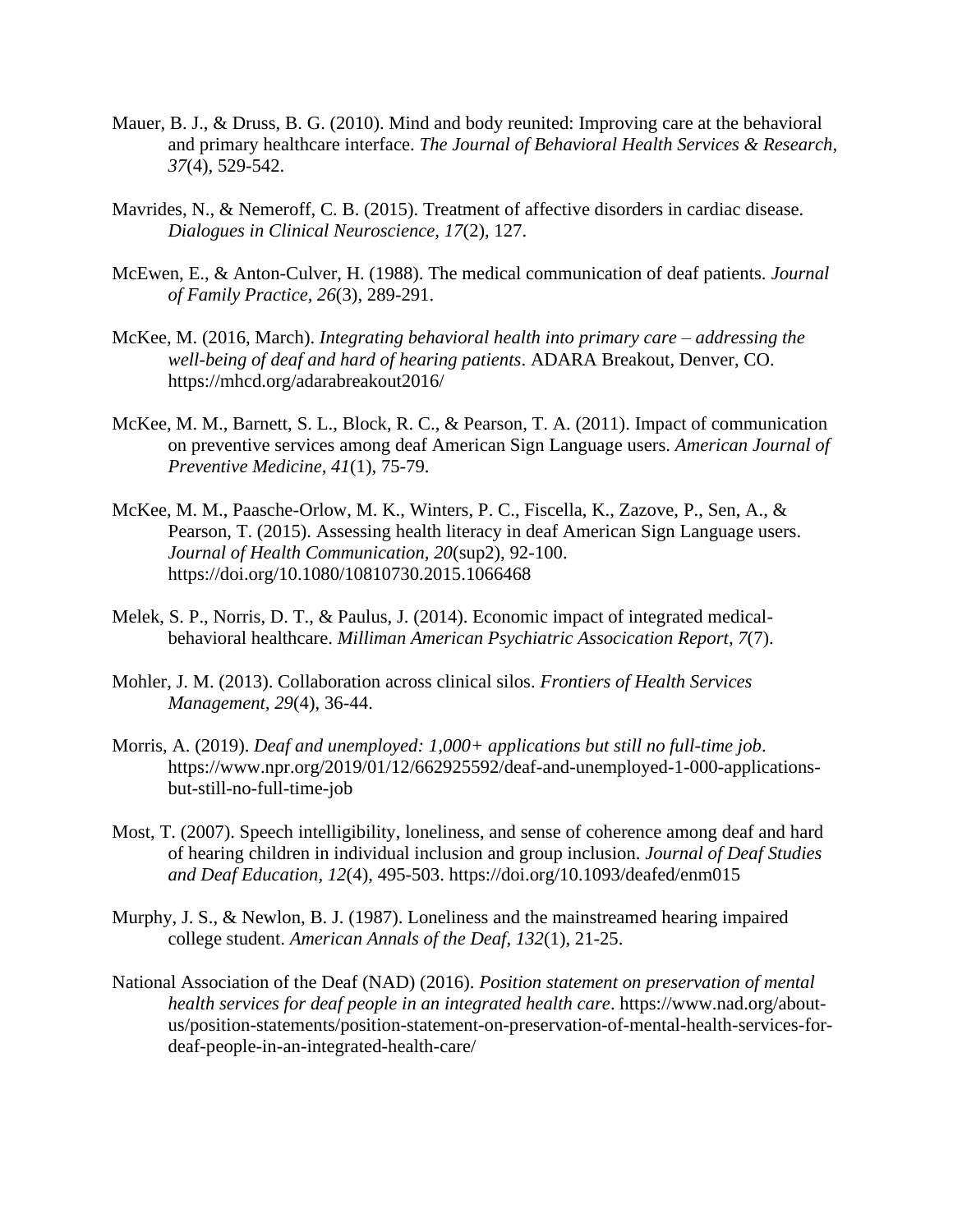- O'Carroll, A. (2020). *Why do people not engage with healthcare?* In Matheson, J., Patterson, J., Neilson, L. (Eds.), *Tackling causes and consequences of health inequalities: A practical guide* (pp. 125-132). CRC Press.
- Panzer, K., Park, J., Pertz, L., & McKee, M. M. (2020). Teaming together to care for our deaf patients: Insights from the deaf health clinic. *JADARA, 53*(2), 60-77.
- Peinkofer, J. R. (1994). HIV education for the deaf, a vulnerable minority. *Public Health Reports, 109*(3), 390.
- Perloff, J. D., Kletke, P., & Fossett, J. W. (1995). Which physicians limit their Medicaid participation, and why. *Health Services Research, 30*(1), 7-26.
- Pertz, L., Plegue, M., Diehl, K., Zazove, P., & McKee, M. (2018). Addressing mental health needs for deaf patients through an integrated health care model. *Journal of Deaf Studies and Deaf Education*.
- Plana-Ripoll, O., Pedersen, C. B., Agerbo, E., Holtz, Y., Erlangsen, A., Canudas-Romo, V., Andersen, P. K., Charlson, F. J., Christensen, M. K., & Erskine, H. E. (2019). A comprehensive analysis of mortality-related health metrics associated with mental disorders: a nationwide, register-based cohort study. *The Lancet, 394*(10211), 1827-1835.
- Pollard Jr, R. Q., & Barnett, S. (2009). Health-related vocabulary knowledge among deaf adults. *Rehabilitation Psychology, 54*(2), 182.
- Prince, M., Patel, V., Saxena, S., Maj, M., Maselko, J., Phillips, M. R., & Rahman, A. (2007). No health without mental health. *The Lancet, 370*(9590), 859-877.
- Raney, L. E. (2017). *Elements of effective design and implementation.* In Raney, L.E., Lasky, G.B., & Scott, C. (Eds.), *Integrated care: A guide for effective implementation*, (pp. 3- 36). American Psychiatric Association Publishing.
- Raney, L. E., Lasky, G. B., & Scott, C. (2017). *Integrated care: A guide for effective implementation*. American Psychiatric Association Publishing.
- Roter, D. L., Hall, J. A., Merisca, R., Nordstrom, B., Cretin, D., & Svarstad, B. (1998). Effectiveness of interventions to improve patient compliance: A meta-analysis. *Medical Care*, 1138-1161.
- Saulsberry, L., Seo, V., & Fung, V. (2019). The impact of changes in medicaid provider fees on provider participation and enrollees' care: A systematic literature review. *Journal of General Internal Medicine*, 1-10.

Schein JD, D. M. (1980). Survey of healthcare for deaf people. *The Deaf American, 32*(5), 5-27.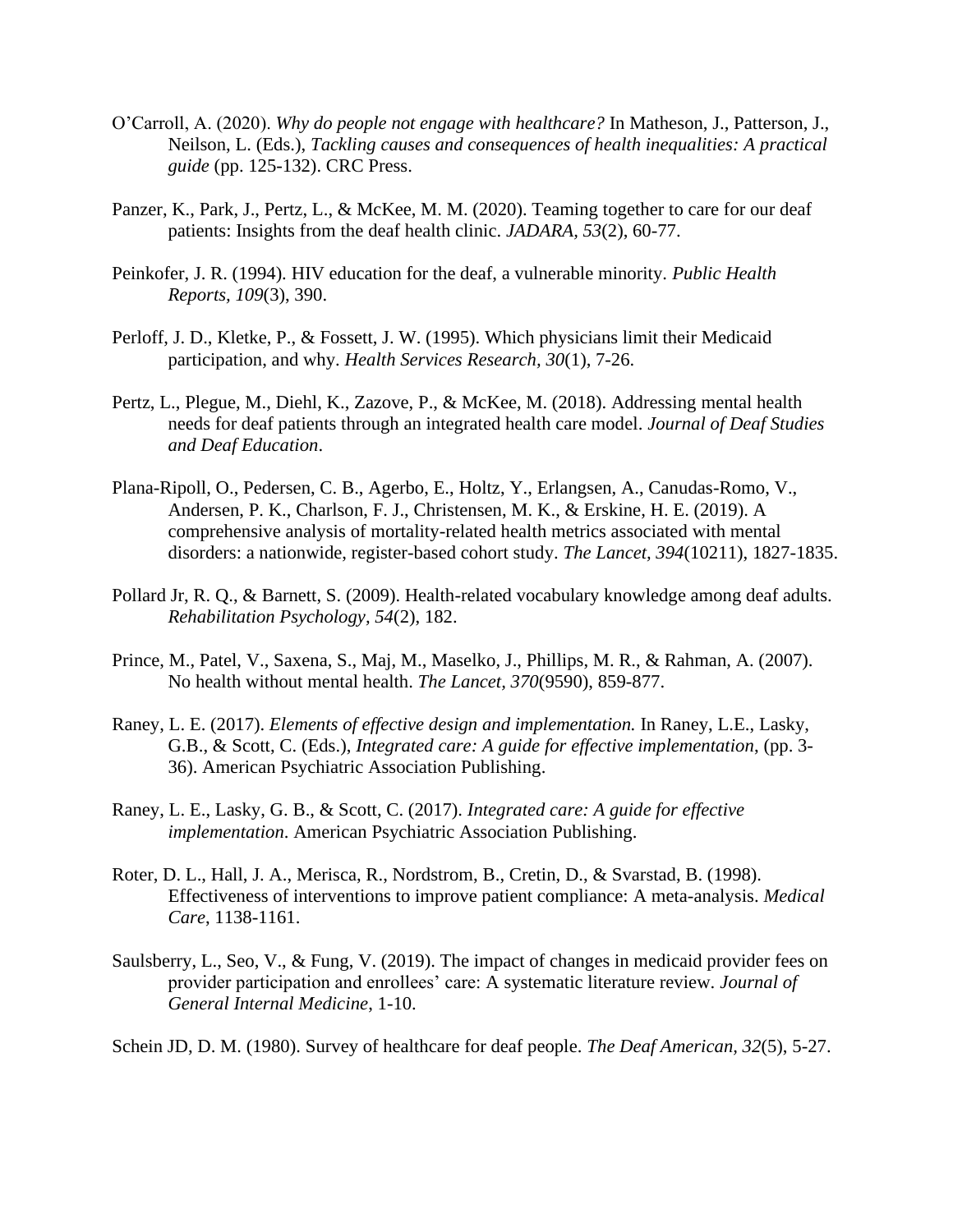- Sheppard, K. (2014). Deaf adults and health care: Giving voice to their stories. *Journal of the American Association of Nurse Practitioners, 26*(9), 504-510.
- Skowronek, R. K., & Lewis, K. E. (2010). *Beneath the ivory tower: The archaeology of academia*. University Press of Florida.
- Spark Policy Institute (2018). *Research report: Serving the deaf and hard of hearing community through integrated healthcare*. https://mhcd.org/wp-content/uploads/2020/04/Research-Report-Colorado-Daylight-Partnership-Inegrated-CareInitiative.pdf
- Spiro, Anne C. (2014). *Bridging the Silos: The Effects of Including Social Workers in Integrated Healthcare Teams in the Treatment of Chronic Pain*. Social Work Master's Clinical Research Papers. https://ir.stthomas.edu/ssw\_mstrp/389
- Steinberg, A. G., Sullivan, V. J., & Montoya, L. A. (1999). Loneliness and social isolation in the work place for deaf individuals during the transition years: A preliminary investigation. *Journal of Applied Rehabilitation Counseling, 30*(1), 22.
- Steptoe, A., Shankar, A., Demakakos, P., & Wardle, J. (2013). Social isolation, loneliness, and all-cause mortality in older men and women. *Proceedings of the National Academy of Sciences, 110*(15), 5797-5801.
- Stewart, M. A. (1995). Effective physician-patient communication and health outcomes: a review. *Canadian Medical Association Journal, 152*(9), 1423.
- Tamaskar, P., Malia, T., Stern, C., Gorenflo, D., Meador, H., & Zazove, P. (2000). Preventive attitudes and beliefs of deaf and hard-of-hearing individuals. *Archives of Family Medicine, 9*(6), 518.
- Thomas, A., & Herbst, K. G. (1980). Social and psychological implications of acquired deafness for adults of employment age. *British Journal of Audiology, 14*(3), 76-85.
- Todd, L., & Hoffman-Goetz, L. (2011). A qualitative study of cancer information seeking among English-as-a-second-Language older Chinese immigrant women to Canada: Sources, barriers, and strategies. *Journal of Cancer Education, 26*(2), 333-340. https://doi.org/10.1007/s13187-010-0174-y
- Tomaka, J., Thompson, S., & Palacios, R. (2006). The relation of social isolation, loneliness, and social support to disease outcomes among the elderly. *Journal of Aging and Health, 18*(3), 359-384.
- Torres, R. E. (1998). The pervading role of language on health. *Journal of Health Care for the Poor and Underserved, 9*(5), S21-S25.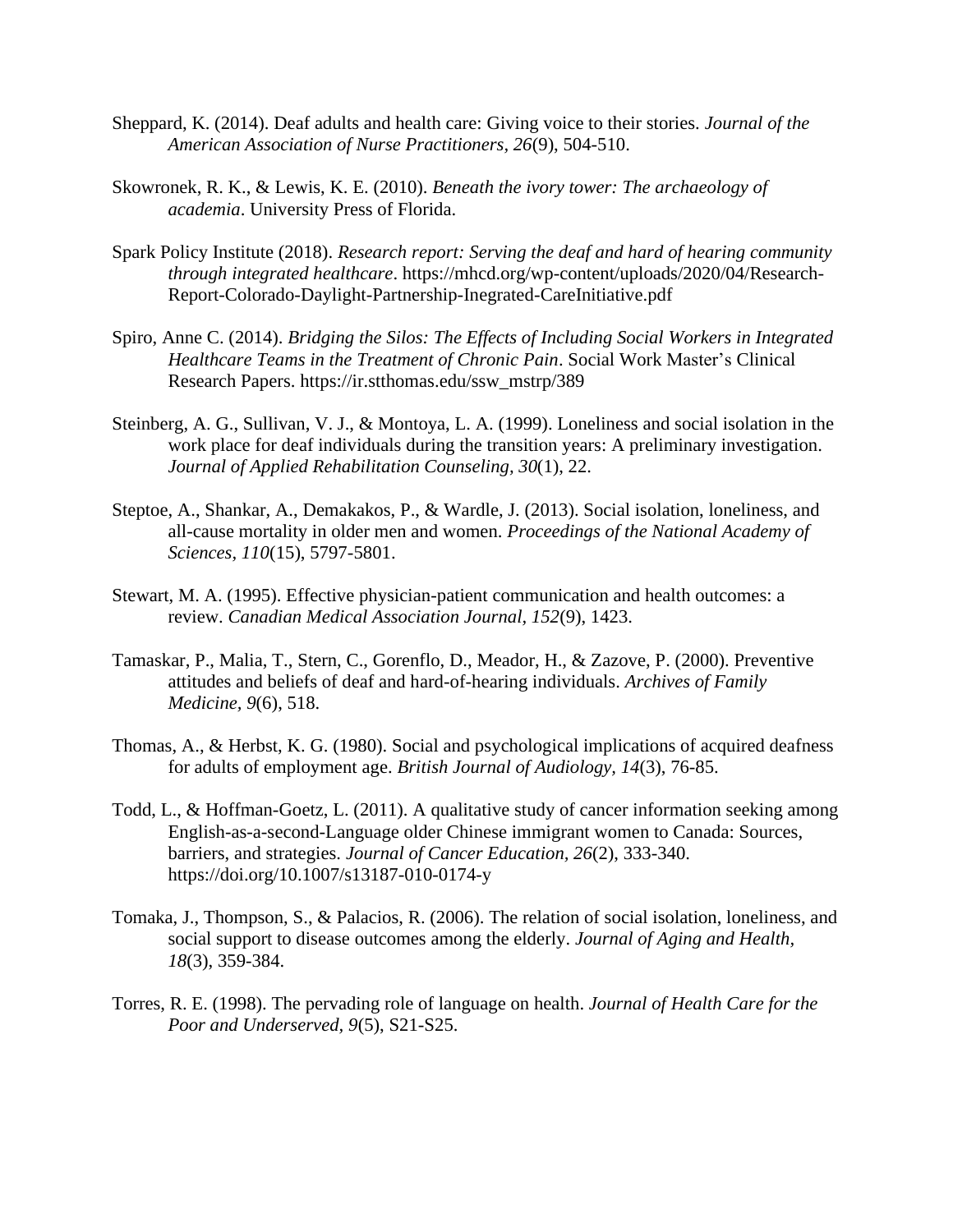- Traxler, C. B. (2000). The Stanford Achievement Test: National norming and performance standards for deaf and hard of hearing students. *Journal of Deaf Studies and Deaf Education, 5*(4), 337-348.
- Traylor, A. H., Schmittdiel, J. A., Uratsu, C. S., Mangione, C. M., & Subramanian, U. (2010). Adherence to cardiovascular disease medications: Does patient-provider race/ethnicity and language concordance matter? *Journal of General Internal Medicine, 25*(11), 1172- 1177. https://doi.org/10.1007/s11606-010-1424-8
- Valtorta, N. K., Kanaan, M., Gilbody, S., Ronzi, S., & Hanratty, B. (2016). Loneliness and social isolation as risk factors for coronary heart disease and stroke: systematic review and meta-analysis of longitudinal observational studies. *Heart, 102*(13), 1009-1016. https://doi.org/10.1136/heartjnl-2015-308790
- Vold, J. H., Aas, C., Leiva, R. A., Vickerman, P., Chalabianloo, F., Løberg, E.-M., Johansson, K. A., & Fadnes, L. T. (2019). Integrated care of severe infectious diseases to people with substance use disorders: A systematic review. *BMC Infectious Diseases, 19*(1), 306.
- Wachtel, H., & Kelz, R. R. (2020). Developing relationships: Building patient relationships. In *Building a Clinical Practice* (pp. 15-21). Springer.
- Wagner, E. H., Austin, B. T., & Von Korff, M. (1996). Organizing care for patients with chronic illness. *The Milbank Quarterly*, 511-544.
- Waters, D. B. (2003). No one can do it alone anymore: Information mastery, collaborative care, and the future of family medicine. *Families, Systems, & Health, 21*(4), 339.
- Wenning, C. J. (2009). Scientific epistemology: How scientists know what they know. *Journal of Physics Teacher Education Online, 5*(2), 3-16.
- Wilson, J. A., & Schild, S. (2014). Provision of mental health care services to deaf individuals using telehealth. *Professional Psychology: Research and Practice, 45*(5), 324.
- Winningham, A., Gore-Felton, C., Galletly, C., Seal, D., & Thornton, M. (2008). Lessons learned from more than two decades of HIV/AIDS prevention efforts: Implications for people who are deaf or hard of hearing. *American Annals of the Deaf, 153*(1), 48.
- Woloshin, S., Bickell, N. A., Schwartz, L. M., Gany, F., & Welch, H. G. (1995). Language barriers in medicine in the United States. *Journal of the American Medical Assocation, 273*(9), 724-728.
- World Health Organization. (2013). *Premature death among people with severe mental disorders*. https://www.who.int/mental\_health/management/info\_sheet.pdf
- Wright, K. B., Bylund, C., Ware, J., Parker, P., Query, J. L., & Baile, W. (2006). Medical student attitudes toward communication skills training and knowledge of appropriate provider-